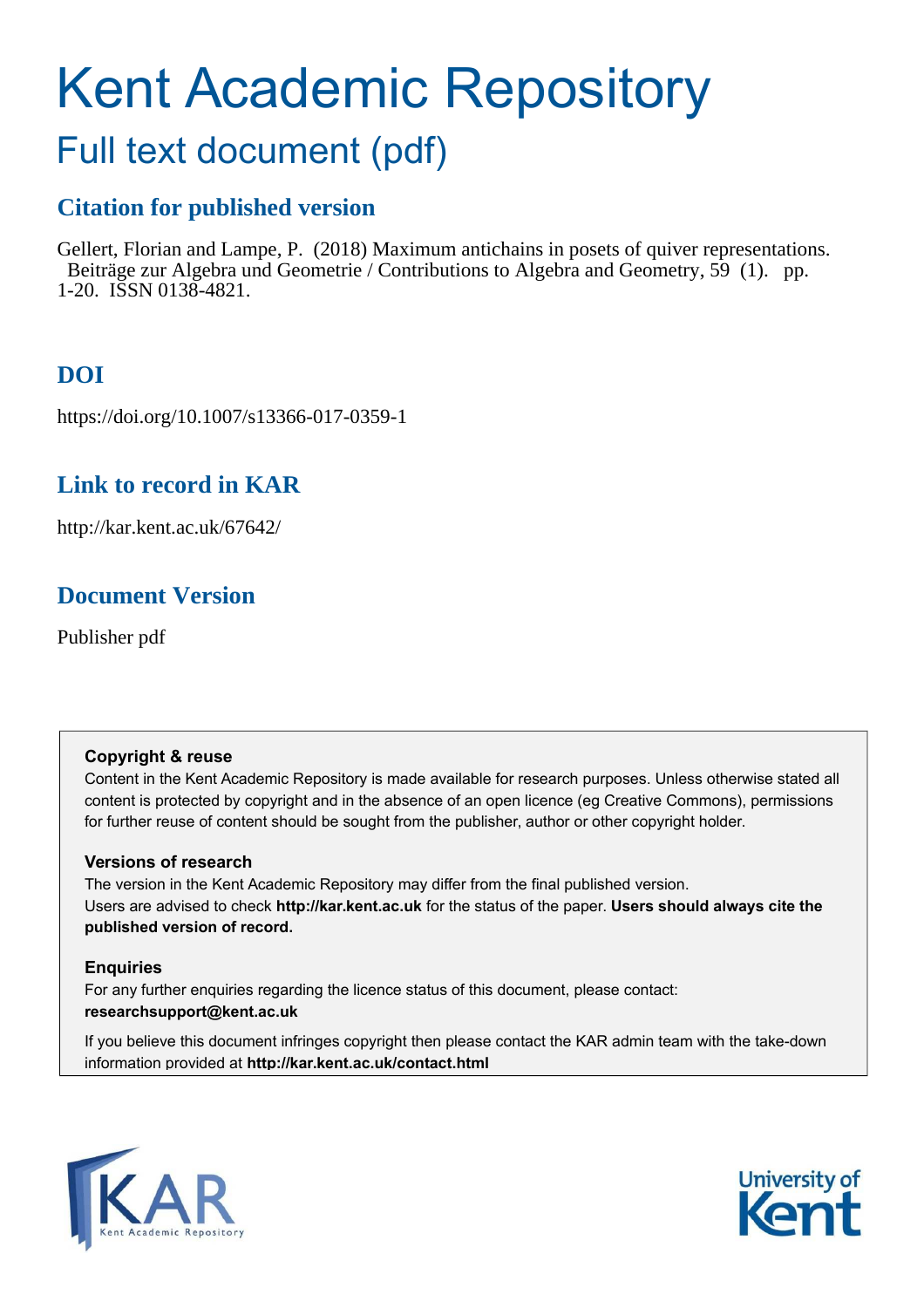

ORIGINAL PAPER

## **Maximum antichains in posets of quiver representations**

**Florian Gellert<sup>1</sup>** · **Philipp Lampe1**,**<sup>2</sup>**

Received: 3 April 2017 / Accepted: 12 September 2017 / Published online: 6 October 2017 © The Author(s) 2017. This article is an open access publication

**Abstract** We study maximum antichains in two posets related to quiver representations. Firstly, we consider the set of isomorphism classes of indecomposable representations ordered by inclusion. For various orientations of the Dynkin diagram of type A we construct a maximum antichain in the poset. Secondly, we consider the set of subrepresentations of a given quiver representation, again ordered by inclusion. It is a finite set if we restrict to linear representations over finite fields or to representations with values in the category of pointed sets. For particular situations we prove that this poset is Sperner.

**Keywords** Quiver representations · Subrepresentations · Posets · Maximum antichains

**Mathematics Subject Classification** 16G20 · 06A07

 $\boxtimes$  Philipp Lampe lampe@math.uni-bielefeld.de Florian Gellert florian.gellert@math.uni-bielefeld.de

<sup>1</sup> Faculty of Mathematics, Bielefeld University, PO Box 100 131, 33501 Bielefeld, Germany

<span id="page-1-0"></span><sup>&</sup>lt;sup>2</sup> Department of Mathematical Sciences, Durham University, Science Laboratories, South Road, Durham DH1 3LE, UK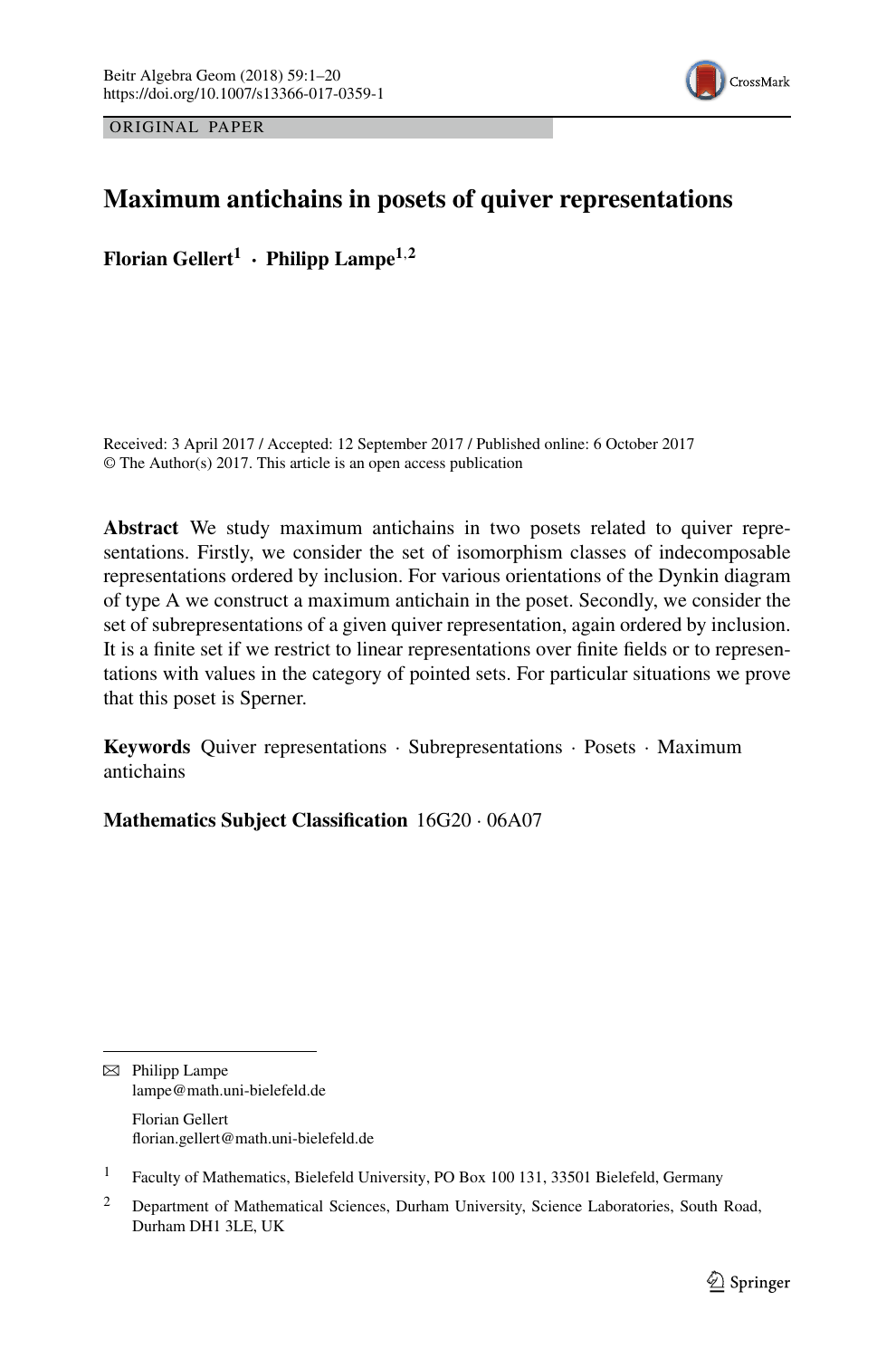#### **1 Introduction and notation**

#### **1.1 Maximum antichains in posets**

<span id="page-2-0"></span>Let  $(P, \leq)$  be a poset. Two elements  $a, b \in P$  are called *incomparable* if neither  $a \leq b$ nor *b*  $\le a$  holds. The elements are called *comparable* otherwise. A subset  $\mathcal{F} \subseteq P$ of pairwise incomparable elements is called an *antichain*. An antichain  $\mathscr{F} \subset P$  is called *maximal* if there does not exist an element  $a \in P$  such that  $\mathcal{F} \cup \{a\}$  is an antichain. It is called *maximum* if there does not exist an antichain  $\mathscr{F}' \subseteq P$  such that  $|\mathcal{F}'| > |\mathcal{F}|$ . Note that every maximum antichain is a maximal antichain, but the converse does not hold in general. The size of a maximum antichain is sometimes called the *width* of the poset. Furthermore, a subset  $C \subseteq P$  of pairwise comparable elements is called a *chain*. Note that the elements of a chain can be ordered to form a sequence  $(a_1 \le a_2 \le \cdots \le a_k)$  and we will often use this notation to describe a chain. *Maximal* and *maximum* chains are defined in a similar way to maximal and maximum antichains.

Let  $n \geq 1$  be an integer. We denote by  $\mathcal{P}_n$  the set of all subsets of the finite set  $\{1, 2, \ldots, n\}$ . Note that  $\mathcal{P}_n$  is partially ordered by inclusion. Sperner (1928) constructs a maximum antichain in  $(\mathscr{P}_n, \subseteq)$ :

**Theorem 1** (Sperner) *The set*  $\{A \in \mathcal{P}_n : |A| = \lfloor n/2 \rfloor\}$  *is a maximum antichain in the poset* ( $\mathscr{P}_n$ ,  $\subseteq$ ) *so that width of the poset is given by*  $\binom{n}{\lfloor n/2 \rfloor}$ .

Later, [Stanley](#page-18-1) [\(1991\)](#page-18-1), Theorem 2.2 gives an elegant proof of Sperner's theorem using linear algebra and a grading of the poset. We give a sketch of the proof after recalling some basic notions about posets. We say that the element  $a \in P$  covers the element *b*  $\in$  *P* if *a* > *b* and there does not exist an element *c*  $\in$  *P* with *a* > *c* > *b*. Moreover, we say that  $a \in P$  is *minimal* if there does not exist an element  $b \in P$  with *b* < *a*. Dually, we say that  $a \in P$  is *maximal* if there does not exist an element  $b \in P$ with  $b > a$ . The poset  $(P, \leq)$  is called *graded* if there exists a map deg:  $P \to \mathbb{N}$  such that  $deg(a) = 0$  for all minimal elements  $a \in P$  and  $deg(a) = deg(b) + 1$  whenever *a* covers *b*. For example, the poset  $\mathcal{P}_n$  is graded by the cardinality viewed as a map  $|\cdot|: \mathcal{P}_n \to \mathbb{N}$ . A poset  $(P, \leq)$  is called *bounded* if it contains a *miminum*, i.e. an element  $a \in P$  such that  $a \leq b$  for every  $b \in P$ , and a *maximum*, i.e. an element  $a \in P$  such that  $b \le a$  for every  $b \in P$ . Note that a finite, bounded poset is graded if and only if all maximal chains have the same cardinality. The rank of a graded poset  $(P, \leq)$  is  $rk(P) = max(deg(a): a \in P$ .

Suppose that the poset  $(P, \leq)$  is indeed finite, bounded and graded of rank *n*. Then we denote by  $P_i \subseteq P$  the subset of elements of degree *i*. It is easy to see that every  $P_i$ with  $i \geq 0$  is an antichain. We say that *P* is *Sperner* if there exists a natural number *i* such that  $|\mathcal{F}| \leq |P_i|$  for every antichain  $\mathcal{F} \subseteq P$ . In other words,  $P_i$  is a maximum antichain but there may exist other maximum antichains in *P*. In the case of the power set  $\mathcal{P}_n$  we simply write  $\mathcal{P}_{n,i}$  instead of  $(\mathcal{P}_n)_i$ . Sperner's theorem implies that the power set  $\mathcal{P}_n$  is Sperner. For every *i* we consider the Q-vector space  $\mathbb{Q}P_i$  with basis *Pi* .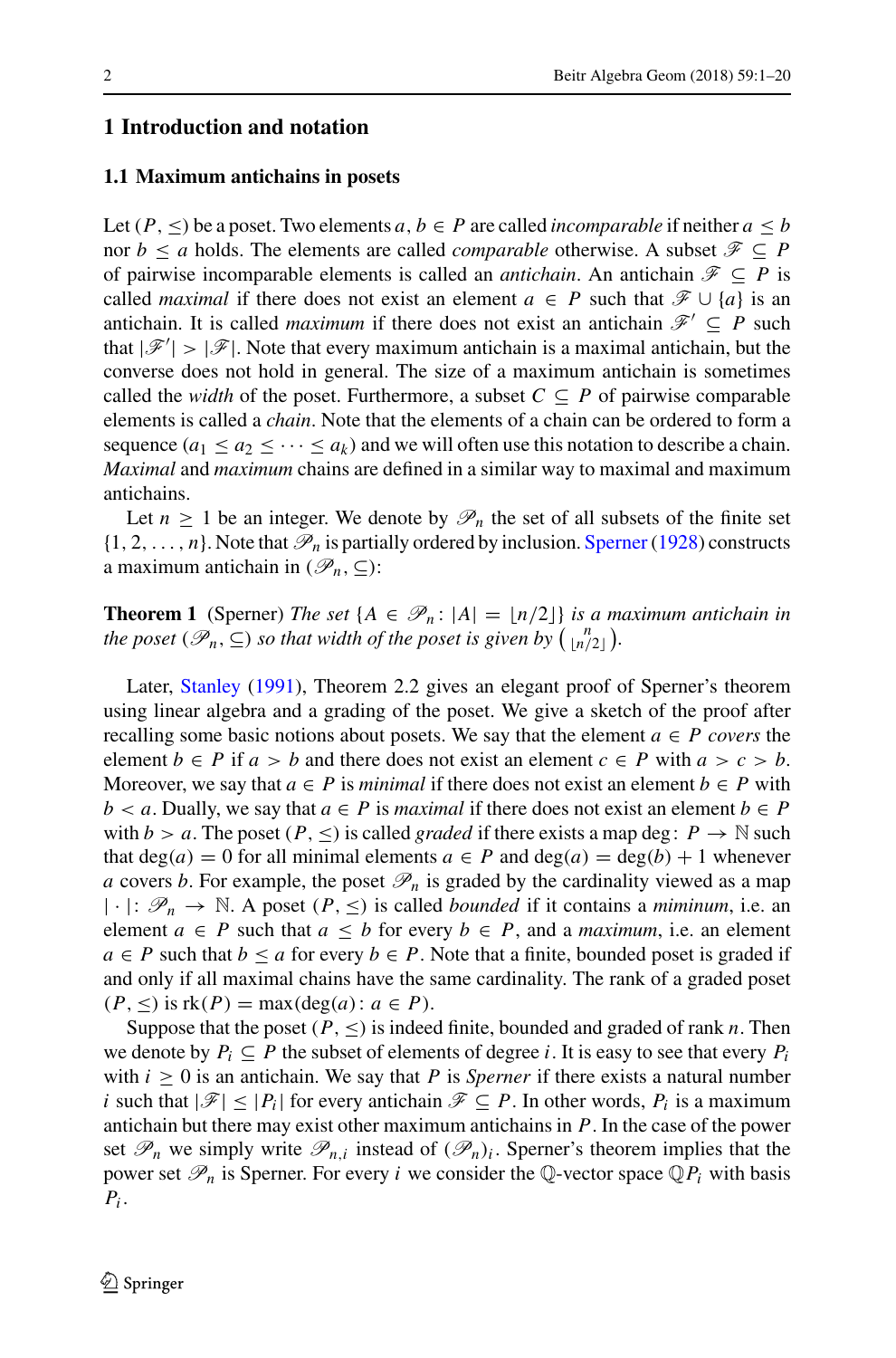$$
\begin{aligned}\n\mathbb{Q}P_0 &\xrightarrow{U_0} \mathbb{Q}P_1 \xrightarrow{U_1} \mathbb{Q}P_2 \xrightarrow{U_2} \cdots \xrightarrow{U_{k-2}} \mathbb{Q}P_{k-1} \xrightarrow{U_{k-1}} \mathbb{Q}P_k \\
\mathbb{Q}P_k &\xrightarrow{D_{k+1}} \mathbb{Q}P_{k+1} \xrightarrow{D_{k+2}} \mathbb{Q}P_{k+2} \xrightarrow{D_{k+3}} \cdots \xrightarrow{D_{n-1}} \mathbb{Q}P_{n-1} \xrightarrow{D_n} \mathbb{Q}P_n\n\end{aligned}
$$

**Fig. 1** Injective maps in Stanley's theorem

**Theorem 2** (Stanley) *Let k be a natural number. Suppose that there are injective linear maps*  $U_i: \mathbb{Q}P_i \to \mathbb{Q}P_{i+1}$  *for*  $0 \leq i \leq k-1$  *such that*  $U_i(a) \in \sum_{b \geq a} \mathbb{Q}b$ *for every a*  $\in$  *P*<sub>*i*</sub>; suppose there are injective linear maps  $D_i$ :  $\mathbb{Q}P_i \to \mathbb{Q}P_{i-1}$  for  $k + 1 \leq i \leq n$  $k + 1 \leq i \leq n$  $k + 1 \leq i \leq n$  such that  $D_i(a) \in \sum_{b \leq a} \mathbb{Q}b$  for every  $a \in P_i$ , see Fig. 1 for an *illustration. Then the poset*  $(P, \leq)$  *is Sperner and P<sub>k</sub> <i>is a maximum antichain.* 

<span id="page-3-1"></span>As a first application, Stanley gives an elegant proof of Sperner's theorem. A crucial role in the proof is played by the linear maps  $U, D: \mathbb{Q} \mathcal{P}_n \to \mathbb{Q} \mathcal{P}_n$  defined by the formulae  $U(A) = \sum_{b \notin A} A \cup \{b\}$  and  $D(A) = \sum_{a \in A} A \setminus \{a\}$  for all  $A \in \mathcal{P}_n$ . Denote by  $U_i: \mathbb{Q}\mathscr{P}_{n,i} \to \mathbb{Q}\overline{\mathscr{P}_{n,i+1}}$  and  $D_i: \mathbb{Q}\mathscr{P}_{n,i} \to \overline{\mathbb{Q}\mathscr{P}_{n,i-1}}$  the restrictions of *U* and *D* to the homogeneous component of degree *i*. An essential observation in Stanley's argument is the commutation relation

$$
D_{i+1}U_i-U_{i-1}D_i=(n-2i)\operatorname{id}_{\mathbb{Q}P_{n,i}}
$$

for all *i*. This relation directly implies that  $D_{i+1}U_i$  is positive definite for all  $0 \leq i < \left\lfloor \frac{n}{2} \right\rfloor$ . Hence  $D_{i+1}U_i$  is invertible so that  $U_i$  must be injective in this case. By a similar argument we can show that *D<sub>i</sub>* is injective for  $\left\lfloor \frac{n}{2} \right\rfloor < i \leq n$ . As a second application, Stanley proves that the poset of vector subspaces of a finite-dimensional vector space over a finite field, again ordered by inclusion, is Sperner.

<span id="page-3-0"></span>A *chain decomposition* of a poset  $(P, \leq)$  is a disjoint union

$$
P = C_1 \sqcup C_2 \sqcup \cdots \sqcup C_k
$$

where every  $C_i$  is a chain in  $P$ . If  $\mathcal{F} \subseteq P$  is an antichain, then every chain  $C_i$  contains at most one element of  $\mathscr{F}$ . Especially, we have  $|\mathscr{F}| \leq k$ . A chain decomposition is called a *Dilworth decomposition* if there does not exist a chain decomposition with a smaller number of chains. The next theorem is due to [Dilworth](#page-18-2) [\(1950](#page-18-2)), Theorem 1.1:

**Theorem 3** (Dilworth) *The cardinality of a maximum antichain in a finite poset* ( $P,$  <) *is equal to the smallest number of chains in a chain decomposition of*  $(P, \leq)$ *.* 

A chain  $C = (a_1 \le a_2 \le \cdots \le a_k)$  in *P* is called *saturated* if  $a_{i+1}$  covers  $a_i$ for all  $1 \leq i \leq k - 1$ . Suppose that the poset  $(P, \leq)$  is graded with degree map deg:  $P \to \mathbb{N}$  and has finite rank  $n = \text{rk}(P)$ . A chain  $C = (a_1 \le a_2 \le \cdots \le a_k)$  in P is called *symmetric* if it is saturated and the equality  $deg(a_1) + deg(a_k) = n$  holds. A chain decomposition  $P = C_1 \sqcup C_2 \sqcup \cdots \sqcup C_k$  is called *symmetric* if every chain  $C_i$  is symmetric. We say that the graded poset  $(P, \leq)$  is a *symmetric chain order* if it admits a symmetric chain decomposition. [Engel](#page-18-3) [\(1997\)](#page-18-3), Theorem 5.1.4 proves a relationship between symmetric chain orders and Sperner posets:

**Theorem 4** If the graded poset  $(P, \leq)$  is a symmetric chain order, then it is Sperner.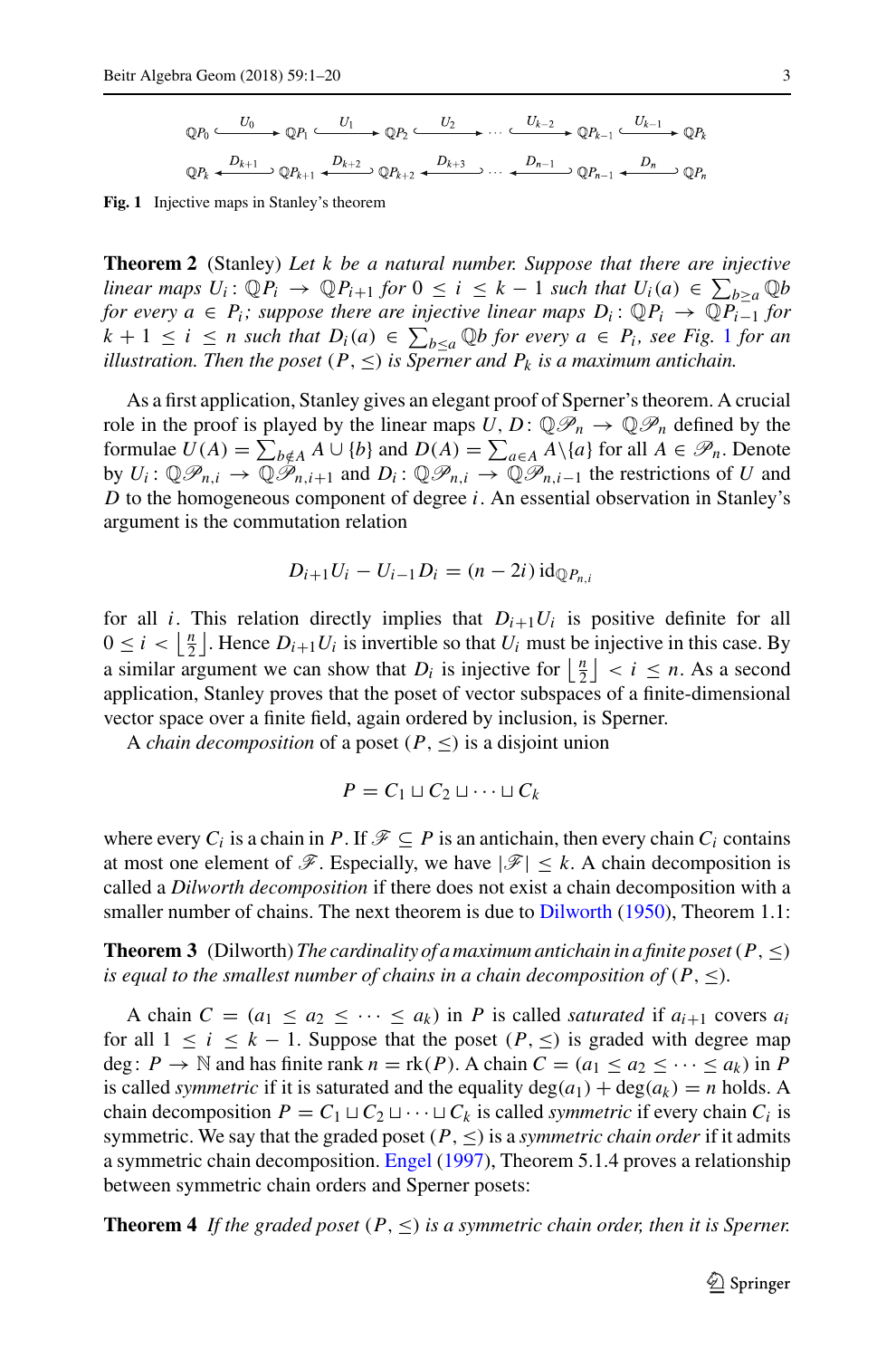<span id="page-4-0"></span>As an application of the theorem, [Mühle](#page-18-4) [\(2015](#page-18-4)) shows that certain posets of noncrossing partitions are Sperner. Noncrossing partition posets can be attached to Coxeter groups and play an important role in combinatorics and representation theory.

Suppose that  $(P, \leq_P)$  and  $(Q, \leq_Q)$  are two posets. The *direct sum* is the partial order  $\leq_{P\times Q}$  on the set  $P\times Q$  such that  $(a, b) \leq_{P\times Q} (c, d)$  if and only if *a*  $\leq$ *P c* and *b*  $\leq$ *Q d*. If *P* and *Q* are graded posets with degree maps deg<sub>*P*</sub> and deg<sub>O</sub>, then the direct product ( $P \times Q$ ,  $\leq P \times Q$ ) is graded with collated degree map  $deg_{P \times Q}(a, b) = deg_P(a) + deg_Q(b)$  for all  $a \in P$ ,  $b \in Q$ . The next theorem is a product theorem for symmetric chain orders. The main idea is due to [Bruijn et al.](#page-18-5) [\(1951\)](#page-18-5) and formal proofs are due to [Aigner\(1975\)](#page-18-6), [Alekseev](#page-18-7) [\(1988\)](#page-18-7) and [Griggs\(1977](#page-18-8)).

**Theorem 5** If the graded posets  $(P, \leq_P)$  and  $(Q, \leq_Q)$  are both symmetric chain *orders, then the direct product*  $(P \times Q, \leq_{P \times Q})$  *is a symmetric chain order as well.* 

*Example 1* For a natural number *k* the poset  $Ch(k) = (0 \le 1 \le \cdots \le k)$  is called the *chain poset* of length  $k + 1$ . It becomes a graded poset when we define deg(*a*) = *a* for all  $0 \le a \le k$ . By construction the chain poset  $Ch(k)$  is a symmetric chain order. For natural numbers  $k_1, k_2, \ldots, k_r$  let  $Ch(k_1, k_2, \ldots, k_r)$  be the set of all sequences  $(a_1, a_2, \ldots, a_r) \in \mathbb{N}^r$  such that  $0 \le a_i \le k_i$  for all  $1 \le i \le r$ . We order the set by the direct sum partial order, i.e. we say  $(a_1, a_2, \ldots a_r) \leq (b_1, b_2, \ldots, b_r)$ if and only if  $a_i \leq b_i$  for all  $1 \leq i \leq r$ . Clearly, we have  $Ch(k_1, k_2, \ldots, k_r)$  $= Ch(k_1) \times Ch(k_2) \times \cdots \times Ch(k_r)$  and the product theorem implies that the poset  $Ch(k_1, k_2, \ldots, k_r)$  is a symmetric chain order and hence Sperner. The poset is known as the *chain product*.

#### **1.2 Quiver representations**

A *quiver*  $Q = (Q_0, Q_1)$  is a finite directed graph with vertex set  $Q_0$  and arrow set  $Q_1$ . A vertex  $i \in Q_0$  is called a *source* if there does not exist an arrow  $\alpha \in Q_1$  that ends in *i*. Similarly, a vertex  $i \in Q_0$  is called a *sink* if there does not exist an arrow  $\alpha \in Q_1$  that starts in *i*.

We fix a field *k*. A *representation* of *Q* is a collection  $V = ((V_i)_{i \in Q_0}, (V_\alpha)_{\alpha \in Q_1})$ consisting of a finite-dimensional *k*-vector space  $V_i$  for every vertex  $i \in Q_0$  and a *k*-linear map  $V_\alpha: V_i \to V_j$  for every arrow  $\alpha: i \to j$  in  $Q_1$ . We denote by  $\underline{\dim}V = (\dim_k V_i)_{i \in Q_0}$  the *dimension vector* of *V*. The *support* of *V* is defined as the set supp $(V) = \{i \in Q_0 : V_i \neq 0\}$ . Furthermore, the sum  $\dim_k(V) = \sum_{i \in Q_0} \dim_k(V_i)$ is called the *dimension* of *V*.

<span id="page-4-1"></span>A *subrepresentation* U of V is representation of Q such that  $U_i \subseteq V_i$  is a k-vector subspace for every vertex  $i \in Q_i$  and  $U_\alpha(x) = V_\alpha(x)$  for every arrow  $\alpha : i \to j$  in  $Q_1$  and every element *x* ∈ *U<sub>i</sub>*. In particular, we have  $U_α(U_i) ⊆ U_j$  for every arrow  $\alpha : i \rightarrow j$ . Given a subrepresentation  $U \subseteq V$ , we can define a quotient representation  $V/U$  by vector spaces  $(V/U)_i = V_i/U_i$  for all vertices  $i \in Q_0$  and induced canonical maps  $(V/U)_{\alpha}$ :  $V_i/U_i \rightarrow V_i/U_i$  for all arrows  $\alpha : i \rightarrow j$ . The representation *V* with  $V_i = 0$  for all  $i \in Q_0$  is called the *zero representation*, where necessarily  $V_\alpha = 0$  for all  $\alpha \in Q_1$ . A representation *V* is called *simple* if it does not admit a non-zero proper subrepresentation  $0 \subsetneqq U \subsetneqq V$ .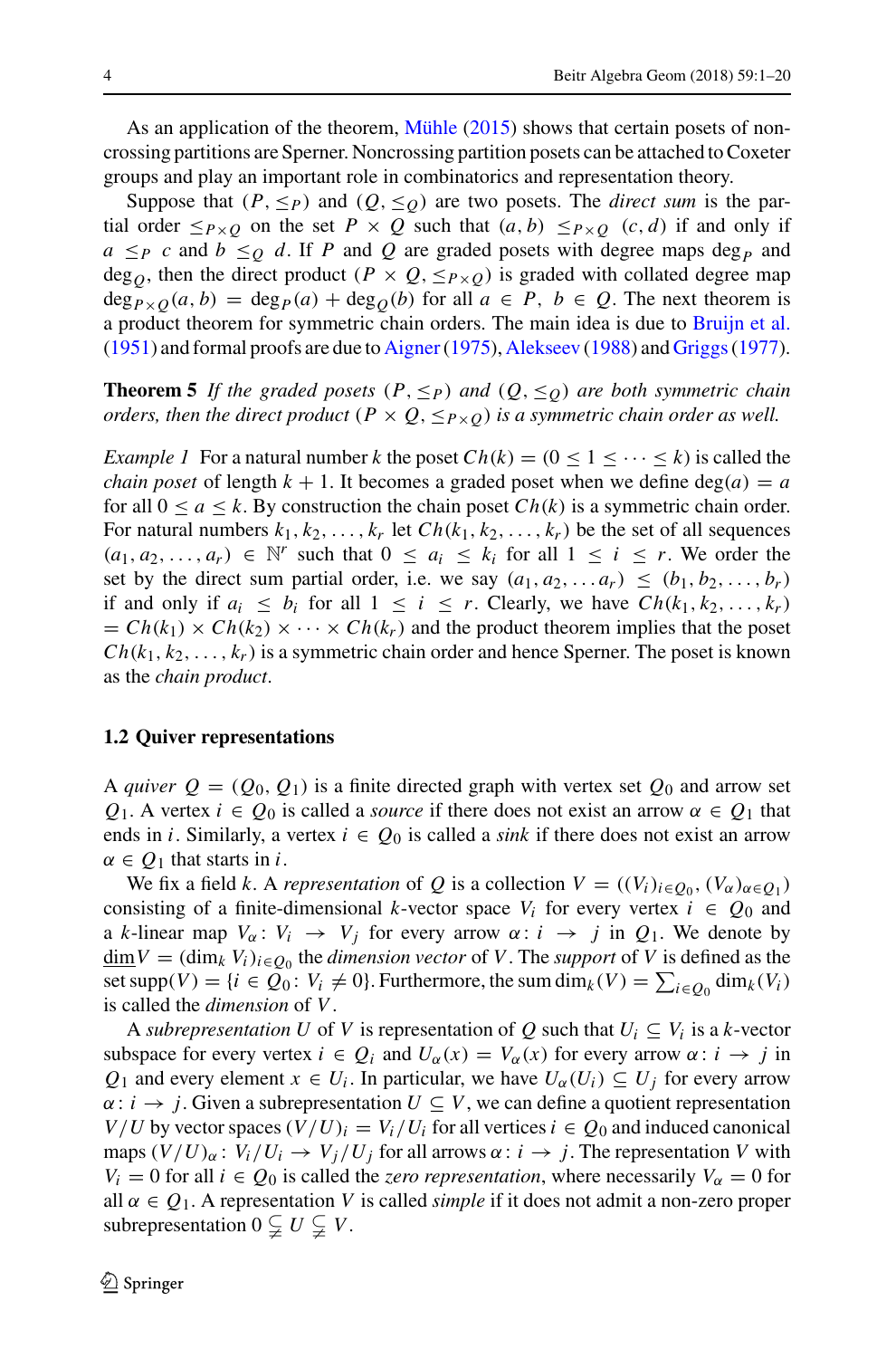**Fig. 2** A path with *n* vertices 1

$$
2 \longrightarrow 2 \longrightarrow 3 \longrightarrow 3 \longrightarrow n
$$

Suppose that *V*, *W* are two representations of the same quiver *Q*. A *morphism*  $\phi: V \to W$  is a collection of *k*-linear maps  $\phi_i: V_i \to W_i$  for all vertices  $i \in Q_0$  such that  $W_\alpha \circ \phi_i = \phi_i \circ V_\alpha$  for all arrows  $\alpha : i \to j$  in  $Q_1$ . Representations of Q over *k* together with their morphisms form a category denoted  $\text{rep}_k(Q)$ . The morphism with  $\phi_i = 0$  for all  $i \in Q_0$  is called the *zero morphism*. It is easy to see that a morphism  $\phi = (\phi_i)_{i \in Q_0}$  is a *categorical monomorphism* if and only if every linear map  $\phi_i$  is injective. If U is a subrepresentation of V, then the family of canonical inclusions  $U_i \hookrightarrow V_i$  provides a basic example of a monomorphism  $\phi : U \to V$ . Dually, a morphism  $\phi = (\phi_i)_{i \in Q_0}$  is a *categorical epimorphism* if and only if every linear map  $\phi_i$  is surjective. It is easy to see that a morphism  $\phi = (\phi_i)_{i \in Q_0}$  admits an inverse morphism if and only if every linear map  $\phi_i$  is invertible. Hence a morphism  $\phi: V \to W$  is a *categorical isomorphism* if and only if it is both a monomorphism and an epimorphism. In this case we say that *V* and *W* are *isomorphic* and we write  $V \cong W$ .

<span id="page-5-1"></span><span id="page-5-0"></span>The category  $\text{rep}_k(Q)$  is equivalent to the category of finite-dimensional modules over the path algebra *k Q*.

Suppose that *V*, *W* are two representations of the same quiver *Q*. The *direct sum*  $V \oplus W$  is the representation with  $(V \oplus W)_i = V_i \oplus W_i$  for all vertices  $i \in Q_0$  and

$$
(V \oplus W)_{\alpha} = \left(\begin{smallmatrix} V_{\alpha} & 0 \\ 0 & W_{\alpha} \end{smallmatrix}\right) : V_i \oplus W_i \to V_j \oplus W_j
$$

for all arrows  $\alpha : i \rightarrow j$ . A representation is called *decomposable* if it is isomorphic to a direct sum  $V \oplus W$  with  $V, W \neq 0$ . It is called *indecomposable* otherwise. Note that every simple representation is indecomposable but the converse statement does not hold in general. A quiver is called *representation finite* if there are only finitely many indecomposable representations up to isomorphism. It is called *representation infinite* otherwise.

<span id="page-5-2"></span>Let a *path of length n* be an undirected graph as in Fig. [2.](#page-4-0) To unify the description of quivers which are representation finite, let us introduce *star-shaped undirected graphs* as graphs with a central vertex *c* from which *r* paths of varying lengths start. More formally, for integers  $r \ge 0$  and  $\ell_1, \ldots, \ell_r \ge 1$  let  $\text{Star}(\ell_1, \ldots, \ell_r)$  be the graph with  $n = 1 + \sum_{i=1}^{r} \ell_i$  vertices and edges  $c \longrightarrow v_{i,1}, v_{i,j} \longrightarrow v_{i,j+1}$  for  $1 \le i \le r$ and  $1 \le j \le \ell_i - 1$ . Pictorially such a graph can be seen in Fig. [3.](#page-5-0)

A star-shaped undirected graph with *n* vertices is said to be a *Dynkin diagram of typeA<sub>n</sub>* if  $r = 1, \ell_1 = n - 1$ , it is *Dynkin diagram of typeD<sub>n</sub>* if  $r = 3$ ,  $\ell_1 = \ell_2 = 1, \ell_3 = n - 3$  and *Dynkin diagram of type*  $E_n$  if  $r = 3, \ell_1 = 1, \ell_2 = 2$ [and](#page-18-9)  $\ell_3 = n - 4$  for  $n \in \{6, 7, 8\}$ .

Gabriel [\(1972\)](#page-18-9) then classifies representation finite quivers as follows:

**Theorem 6** (Gabriel) *A (non-empty) connected quiver with n vertices is representation finite if and only if its underlying undirected graph is a Dynkin diagram of type*  $A_n$ ,  $D_n$  *or*  $E_n$ . In this case, the map  $V \mapsto \dim V$  induces a bijection between the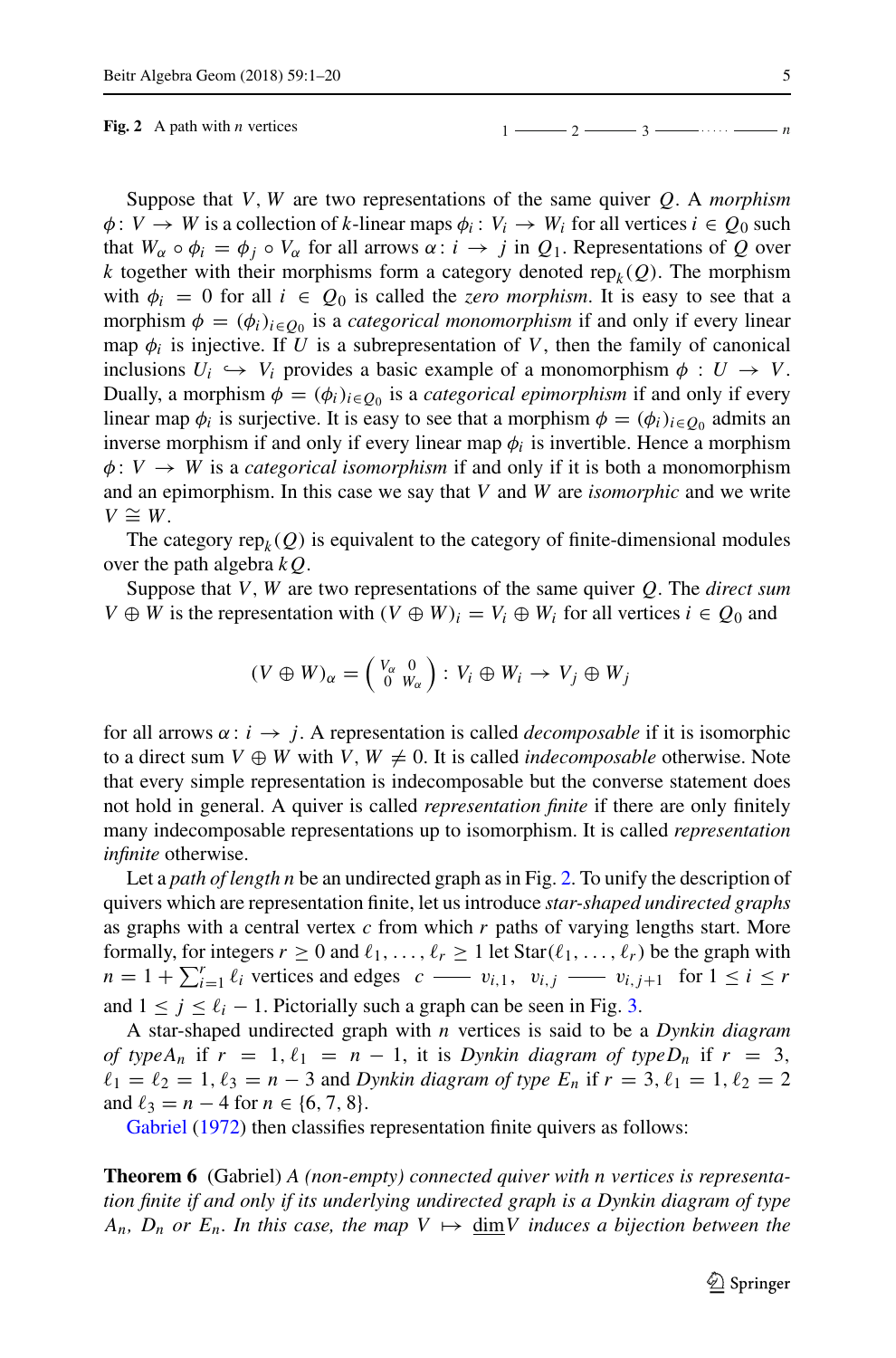

**Fig. 3** Star-shaped undirected graph



#### *isomorphism classes of indecomposable representations and the positive roots in the corresponding root system.*

Especially, representation finiteness only depends on the underlying diagram and not on the orientation. We say that quivers as in Theorem [6](#page-4-1) are of type  $A_n$ ,  $D_n$  and  $E_n$ respectively and call them *Dynkin* if we do not wish to distinguish between these three families. For those readers not familiar with representation theory, let us consider one basic example to clarify the notions above.

*Example 2* Let *Q* be the quiver  $1 \stackrel{\alpha}{\longrightarrow} 2$  of type  $A_2$ . One representation is then given by  $V_1 = k$ ,  $V_2 = 0$  and the zero map; denote this representation by  $S_1 = (k \rightarrow 0)$ . Since its only proper subrepresentation is the zero representation, we clearly see that it is simple. Similarly,  $S_2 = (0 \rightarrow k)$  is a simple and thus also an indecomposable representation. Gabriel's theorem asserts the existence of a third indecomposable representation with dimension vector (1, 1), namely the representation  $P_1 = (k \stackrel{\text{id}}{\longrightarrow} k)$ . It is an easy observation that the zero morphism is the only morphism from  $S_1$  to  $P_1$ , i.e. the left diagram in Fig. [4](#page-5-1) commutes if and only if  $\phi_1 = 0 = \phi_2$ .

<span id="page-6-0"></span>On the other hand, the choice  $\psi_1 = 0$  and  $\psi_2 = id$  makes the right diagram of Fig. [4](#page-5-1) commutative, hence we obtain a nonzero morphism from  $S_2$  to  $P_1$ . Since the identity map is injective, the morphism  $(\psi_1, \psi_2)$  is even a monomorphism of representations. By Gabriel's theorem, a general representation has the form  $V = S_1^a \oplus P_1^b \oplus S_2^c$  for some integers  $a, b, c \ge 0$ , so that  $V_1 = k^a \oplus k^b$ ,  $V_2 = k^b \oplus k^c$ , and  $V_\alpha = \begin{pmatrix} 0 & \mathrm{i} \bar{d} \\ 0 & 0 \end{pmatrix}$  in block form.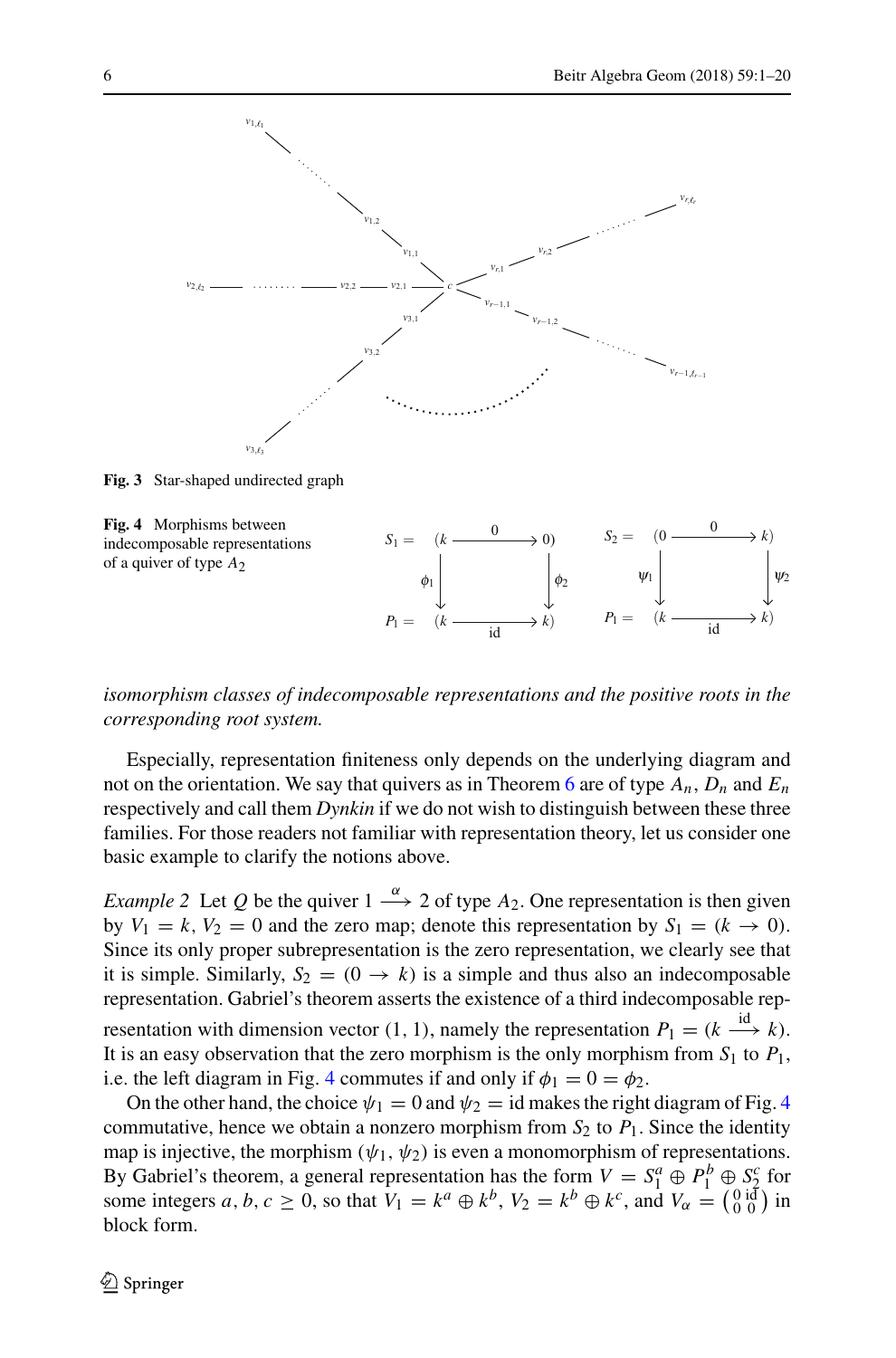#### **2 Maximum antichains in monomorphism posets of indecomposable representations for type** *A* **quivers**

<span id="page-7-0"></span>In this section, we wish to study maximum antichains in posets attached to various quiver representations.

<span id="page-7-1"></span>Gabriel's Theorem [6](#page-4-1) provides a nice description of the indecomposable representations of a Dynkin quiver *Q*, which serve as building blocks for all representations of *Q*. Of equal importance are the morphisms between the representations. The morphisms are encoded by the Auslander–Reiten quiver of *Q* and every arrow in the Auslander– Reiten quiver epitomizes either a monomorphism or an epimorpism. Some authors restri[ct themselves to monomorphisms. The idea goes back to](#page-18-10) Ringel and Schmidmeier [\(2008](#page-18-10)) who introduced *monomorphism categories* in order to solve a problem of Birkhoff [monomorphism categories are in itself an intense object of study, see the introduction in [Zhang](#page-19-0) [\(2011\)](#page-19-0) for a short overview of this topic]. In this section we wish to investigate the poset ( $\mathcal{P}_0$ ,  $\leq$ ) by taking indecomposable representations of a Dynkin quiver *Q* of type *A* and order them by inclusion.

This pos[et has a number of interesting properties. For example, a theorem of](#page-18-11) Opper-mann et al. [\(2015\)](#page-18-11) and [Gabriel](#page-18-9) [\(1972](#page-18-9)) asserts that downward closed subsets of  $\mathcal{P}_O$ stand in bijection with the elements of the corresponding Weyl group (i.e. the symmetric group  $S_n$  if Q is any orientation of the Dynkin diagram  $A_n$ ). Such a downward closed subset is uniquely determined by its maximal elements. The maximal elements form an antichain; conversely every antichain determines a downward closed subset. It is therefore interesting to study large antichains, because they yield large subrepresentation closed categories of representations.

<span id="page-7-2"></span>On a related note, in recent work of [Ringel](#page-18-12) [\(2013](#page-18-12)), antichains within the root poset of quivers of Dynkin type have been studied when the partial ordering is given by  $x \leq y$  if  $y - x$  is a non-negative linear combination of elements in the basis of simple roots. For such posets, the maximal cardinality of any antichain clearly equals the number of vertices of the Dynkin diagram in question and antichains of cardinality *n* − 1 are considered instead. Rather than following the above approach by studying the dimension vectors of indecomposable representations, for us it seems more natural to investigate the poset of inclusions directly.

#### <span id="page-7-4"></span>**2.1 Poset properties**

Let  $n \geq 1$  be a natural number and Q be a Dynkin qiver of type  $A_n$ . For natural numbers  $1 \le a \le b \le n$  use the shorthand notation [a, b] for the representation with vector spaces  $V_i = k$  for  $a \le i \le b$  and  $V_i = 0$  elsewhere, and linear maps  $V_{\alpha} = (V_i \rightarrow V_j) = id_k$  for arrows  $\alpha : i \rightarrow j$  with  $a \le i, j \le b$  and  $V_{\alpha} = 0$  for all others. In the case where  $a = b$  we simply write [*a*] instead of [*a*, *a*].

*Example 3* Consider again the quiver *Q* from Example [2.](#page-5-2) Then the indecomposable modules are  $S_1 = [1]$ ,  $S_2 = [2]$  and  $P_1 = [1, 2]$ .

<span id="page-7-3"></span>As a consequence of Gabriel's theorem, every indecomposable representation of *Q* is isomorphic to [*a*, *b*] for appropriate choices of  $1 \le a \le b \le n$ .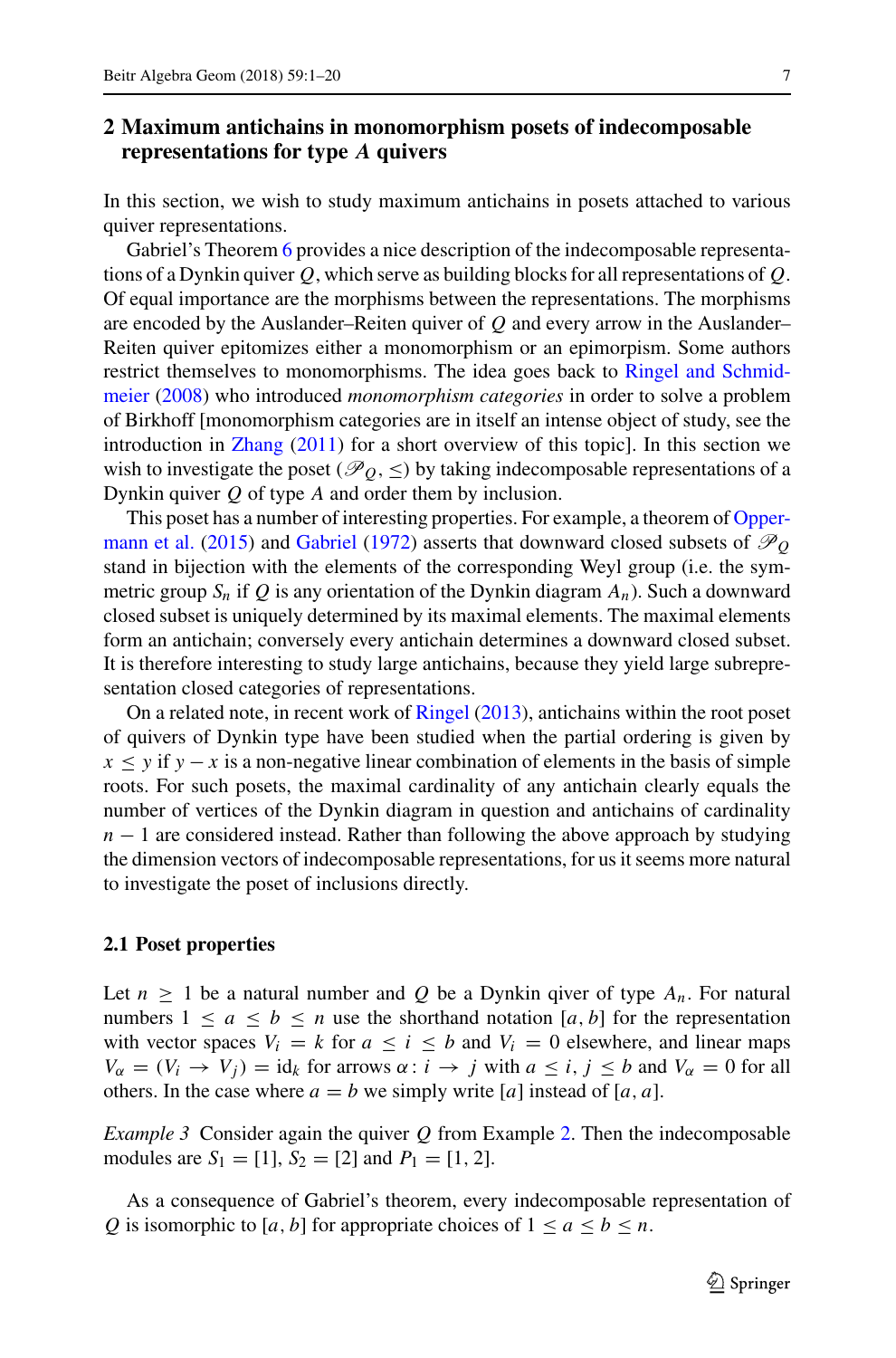

**Fig. 5** Indecomposable representations of alternating *A*3





<span id="page-8-0"></span>*Example 4* Let Q be the quiver  $1 \leftarrow 2 \rightarrow 3$ . The set of isomorphism classes of indecomposable representations contains 6 elements: [1], [2], [3], [1, 2], [2, 3],[1, 3]. These representations are visualized in Fig. [5.](#page-7-0) To simplify the notation, whenever we draw an arrow between one-dimensional vector spaces, we assume that the associated map is the identity.

<span id="page-8-2"></span>For the rest of this section, let  $(\mathcal{P}_0, \leq)$  be the poset with set

$$
\mathcal{P}_Q = \{ [a, b] \colon 1 \le a \le b \le n \}
$$

and  $[a, b] \leq [a', b']$  whenever there exists a monomorphism  $[a, b] \hookrightarrow [a', b']$ . Equivalently, we have  $[a, b] \leq [a', b']$  if and only if  $[a, b]$  is a subrepresentation of  $[a', b']$ .

<span id="page-8-1"></span>*Example 5* Consider again the quiver as in Example [4.](#page-6-0) Then  $[1] \leq [1, 2]$  and  $[1] \leq [1, 3]$ , but  $[1, 2] \nleq [1, 3]$ . The Hasse diagram of this poset is shown in Fig. [6.](#page-7-1)

*Remark 1* The poset ( $\mathcal{P}_0$ ,  $\leq$ ) for *Q* a Dynkin quiver of type  $A_n$  may be graded as in Example [5,](#page-7-2) but this is not generally the case as we observe later on in Example [6.](#page-9-0) What is more, for  $n > 1$  these posets are never bounded and thus never Sperner as the simple representations supported on a source yield isolated vertices in the poset.

#### **2.2 Linear orientation**

In this and the following subsections, we will restrict to particular orientations of the path from Fig. [2.](#page-4-0) For now, we consider the linear orientation with unique sink at 1 and unique source at *n*, see Fig. [7.](#page-7-3)

Then  $[a, b] \leq [a', b']$  if and only if  $a = a'$  and  $b \leq b'$ . Hence the poset  $(\mathcal{P}_Q, \leq)$ decomposes into *n* disjoint chains

$$
C_i = \bigg( [i] \leq [i, i+1] \leq [i, i+2] \leq \cdots \leq [i, n] \bigg)
$$

**Fig. 7** Linear orientation of type *An*

 $1 \longleftarrow 2 \longleftarrow 3 \longleftarrow n$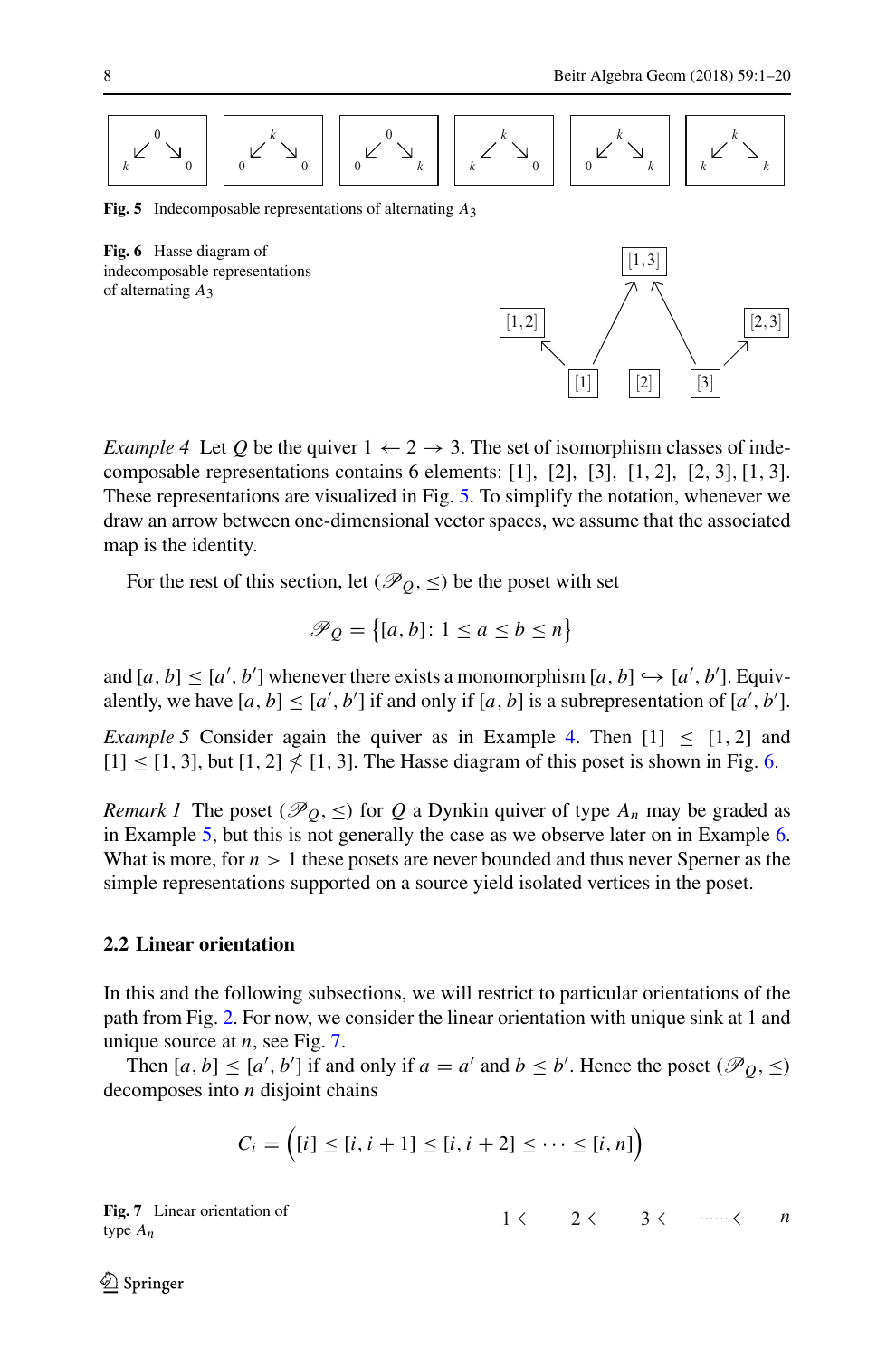

**Fig. 8** Simple zigzag orientation of type *An*

for all  $1 \le i \le n$  and we immediately obtain the following result.

**Proposition 1** *A maximum antichain of* ( $\mathcal{P}_O$ ,  $\leq$ ) *for linearly oriented A<sub>n</sub> consists of exactly n elements.*

#### **2.3 Simple zigzag**

<span id="page-9-2"></span>Let  $1 \leq s \leq n$  and consider the orientation of the path of length *n* with a unique source at position *s*. For  $s = 1$  or  $s = n$  the case degenerates to the linear orientation (up to reordering the vertices) of Sect. [2.2.](#page-7-4) To simplify the notation, denote  $\ell = s - 1$  and  $r = n - s$  so that the quiver is of the form as shown in Fig. [8.](#page-8-0)

<span id="page-9-1"></span>**Theorem 7** *The set*  $\mathscr{F} = \{[a,b]: a \leq s \leq b\}$  is a maximum antichain of size  $(\ell + 1)(r + 1)$  *in*  $(\mathscr{P}_0, \leq)$ *.* 

*Proof* Let [a, b] and [a', b'] be distinct elements from the set  $\mathcal{F}$  and suppose there exists a monomorphism  $\phi$ :  $[a, b] \hookrightarrow [a', b']$ . This implies  $a' \le a$  and  $b \le b'$ . Since these elements are distinct,  $a' < a$  or  $b < b'$ . Without loss of generality, we may restrict to  $a' < a$ . Then the linear map corresponding to  $\alpha : a \to (a - 1)$  is zero in [a, b] whereas in [a', b'] it is the identity. But id<sub>k</sub>  $\circ \phi_a \neq \phi_{a-1} \circ 0$  yields a contradiction. Hence  $\mathscr F$  is an antichain.

<span id="page-9-0"></span>To show that  $\mathscr F$  is a maximum antichain, we describe a particular chain decomposition of ( $\mathcal{P}_0$ ,  $\leq$ ) and observe that  $\mathcal F$  contains precisely one element of each chain.

<span id="page-9-3"></span>For  $1 \le i \le \ell$  and  $1 \le j \le r$  let

$$
L_i = ( [i] \leq [i, i+1] \leq \cdots \leq [i, s] ),
$$
  
\n
$$
R_j = ( [s+j] \leq [s+j-1, s+j] \leq \cdots \leq [s, s+j] ).
$$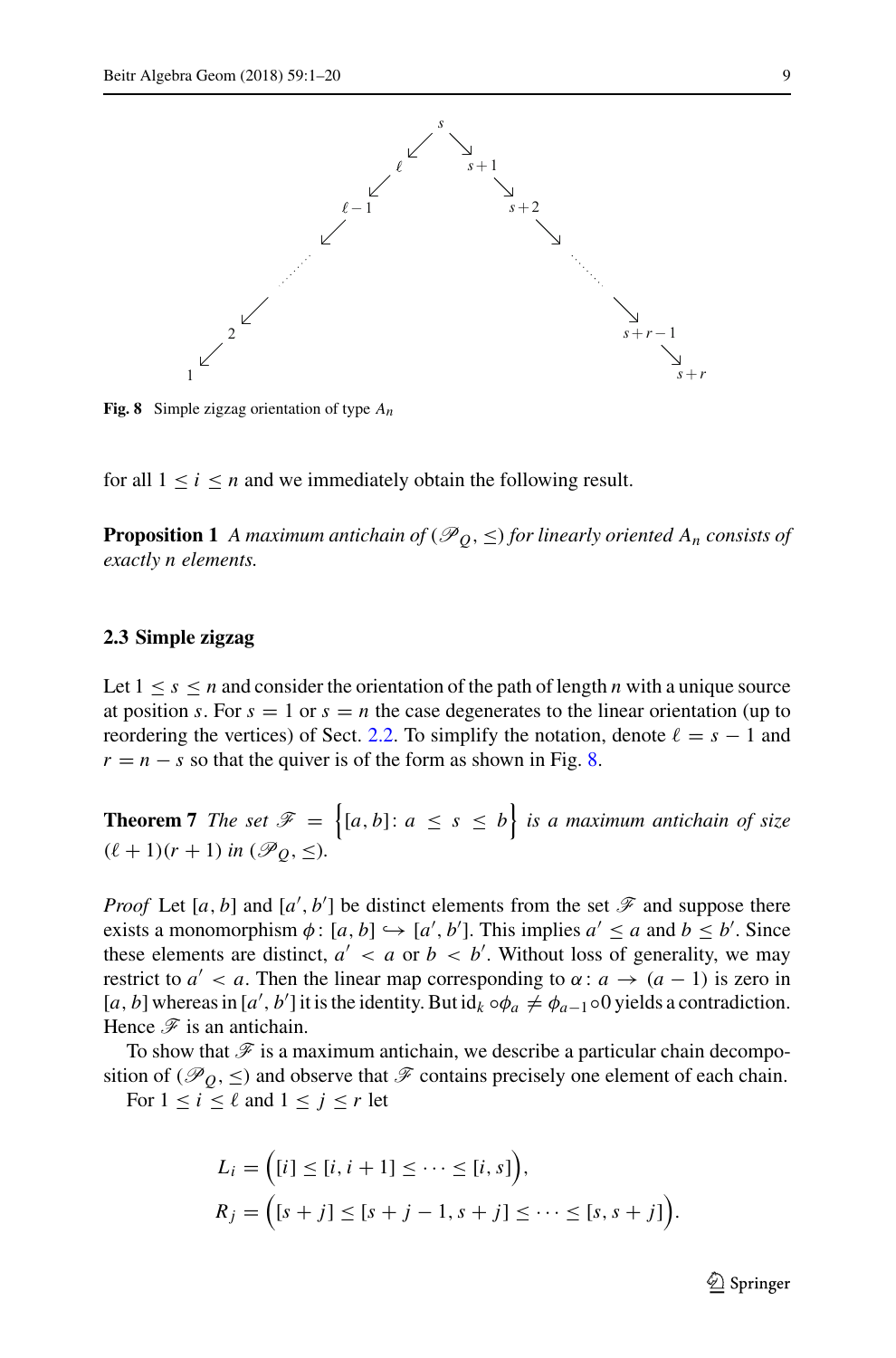<span id="page-10-1"></span><span id="page-10-0"></span>

**Fig. 9** Hasse diagram of the monomorphism poset of a quiver of type *A*6

We then obtain a chain decomposition of the entire poset  $\mathscr P$  as follows:

$$
\mathscr{P} = \left(\bigsqcup_{1 \le i \le \ell} L_i\right) \sqcup \left(\bigsqcup_{1 \le j \le r} R_j\right) \sqcup \left(\bigsqcup_{a < s < b} \left\{ [a, b] \right\} \right) \sqcup \left\{ [s] \right\}.
$$
 (1)

Note that the sets of indecomposable representations on the right hand side of the union in [\(1\)](#page-9-1) are to be understood as chains of size one. Every element of  $\mathscr F$  lies in exactly one chain in [\(1\)](#page-9-1) as the maximal element. The number of elements in an antichain is thus bounded above by the number of chains in the decomposition in [\(1\)](#page-9-1), which coincides with the cardinality of  $\mathcal F$  by construction. This implies that the decomposition in [\(1\)](#page-9-1) is a Dilworth decomposition and that  $\mathscr F$  is a maximum antichain. □

*Example 6* Let  $n = 6$  and  $s = 3$ , hence  $\ell = 2$  and  $r = 3$ . The Hasse diagram drawn horizontally and  $[a, b] \leq [a', b']$  indicated by arrows  $[a, b] \rightarrow [a', b']$  is shown in Fig. [9.](#page-9-2) The elements of the set  $\mathscr F$  are highlighted.

#### **2.4 Alternating orientation**

For this subsection, let  $m \geq 1$  be a natural number and  $n = 2m + 1$ . Then we consider the quiver *Q* which arises from the alternating orientation of the path of length *n* starting and ending with a sink, see Fig. [10.](#page-10-0)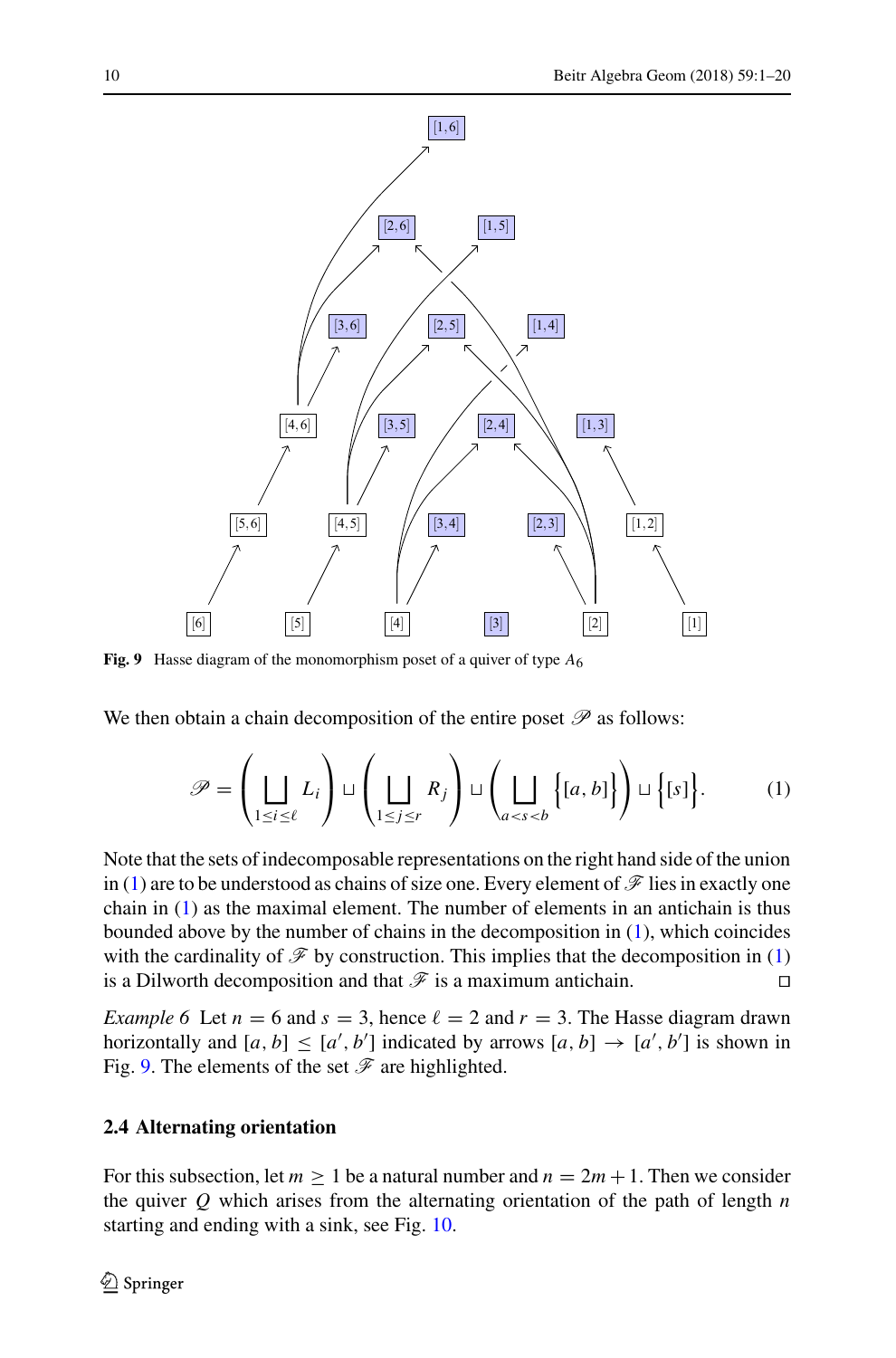



**Table 1** Chains depending on a choice of one or two sources

| Chain       |                                                    | Condition  | Cardinality |
|-------------|----------------------------------------------------|------------|-------------|
| Name        | Description                                        |            |             |
| $C_{[a]}$   | ([a])                                              |            |             |
| $C_{[a,n]}$ | ([a, n])                                           | $a \neq 2$ |             |
| $C_{[1,a]}$ | $([a-1, a] < [a-3, a] < \cdots < [3, a] < [1, a])$ |            | a/2         |
| $C_{[a,b]}$ | $([a + 1, b - 1] \leq [a, b - 1] \leq [a, b])$     | a < b      | 3           |

**Theorem 8** *Let*  $\mathcal{F} = \mathcal{F}_{src} \sqcup \mathcal{F}_{1-src} \sqcup \mathcal{F}_{src-n} \sqcup \mathcal{F}_{1-n}$  *be the union of the following four sets:*

$$
\mathscr{F}_{src} = \{ [a, b] : a \le b \text{ sources} \}, \qquad \mathscr{F}_{src-n} = \{ [a, n] : a \text{ source} \}, \qquad \mathscr{F}_{1-src} = \{ [1, b] : b \text{ source} \}, \qquad \mathscr{F}_{1-n} = \{ [1, n] \}.
$$

*Then*  $\mathscr{F}$  *is a maximum antichain of size*  $\frac{1}{2}m(m+1) + 2m + 1 = \binom{m+2}{2} + m$ .

<span id="page-11-0"></span>*Proof* Using the same arguments as in the proof of Theorem [7,](#page-8-1) we see that  $\mathscr F$  is an antichain. And as before, we provide a chain decomposition of the entire poset to show that it is also maximum.

Let *a* and *b* be sources. Then consider the chains in Table [1](#page-10-1) depending on a choice of one or two sources.

Furthermore, we also consider two chains  $C_{[1,n]}$  and  $C_{[2,n]}$  not depending on a choice of sources, both of cardinality  $m + 1$ :

$$
C_{[1,n]} = (1] \leq [1,3] \leq [1,5] \leq \cdots \leq [1,n]),
$$
  
\n
$$
C_{[2,n]} = (n] \leq [n-2,n] \leq [n-4,n] \leq \cdots \leq [5,n] \leq [3,n] \leq [2,n].
$$

By construction, all of the chains above are pairwise disjoint. Altogether these chains exhaust all elements of the poset since

$$
\frac{n(n+1)}{2} = \frac{(2m+1)(2m+2)}{2} = 2m^2 + 3m + 1
$$
  
=  $m \cdot 1 + (m-1) \cdot 1 + \frac{m(m+1)}{2} + {m \choose 2} \cdot 3 + 2 \cdot (m+1).$ 

Thus they form a chain decomposition of ( $\mathcal{P}_0$ ,  $\leq$ ) and every element of  $\mathcal F$  lies in exactly one chain as the maximal element. □

 $\mathcal{D}$  Springer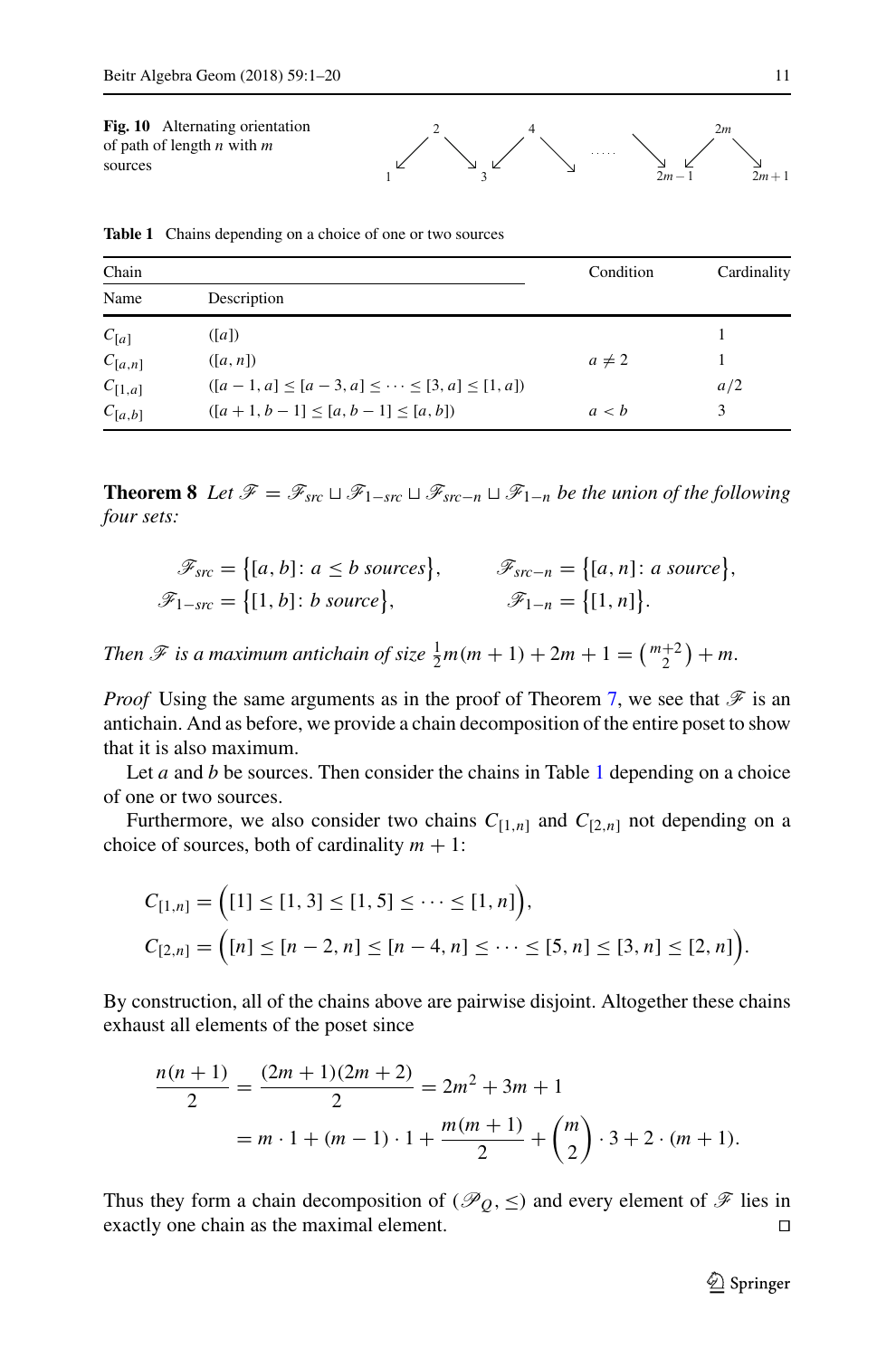

<span id="page-12-1"></span>**Fig. 11** Hasse diagrams of alternating orientations of  $A_6$  and  $A_7$ 

We can apply this construction to a particular subquiver of  $Q$ . Let  $Q'$  be the full subquiver of *Q* with the vertex *n* deleted, i.e. the alternating orientation of the path of length  $n-1$  starting with a sink and ending with a source. Then we notate  $n' = n - 1$ and observe that  $Q'$  has indeed  $n' = 2m$  vertices and *m* sources.

Corollary 1 Let 
$$
\mathscr{F}'_{src} = \mathscr{F}_{src} \setminus \{[2, n']\}
$$
 and  $\mathscr{F}'_{1-src} = \mathscr{F}_{1-src} \setminus \{[1, n']\}$ . Then  

$$
\mathscr{F}' = \mathscr{F}'_{src} \sqcup \mathscr{F}'_{1-src} \sqcup \{[1, n' - 1]\} \sqcup \{[2, n' - 1]\} \sqcup \{[3, n']\}
$$

*is a maximum antichain of* ( $\mathscr{P}_{Q'}$ ,  $\leq$ ) *of cardinality*  $\frac{1}{2}(m + 1)(m + 2)$ *.* 

*Proof* The Dilworth decomposition in the proof of Theorem [8](#page-9-3) degenerates to a Dilworth decomposition of  $\mathcal{P}_{Q'}$  if one removes all those elements supported at vertex *n*.  $□$ 

<span id="page-12-0"></span>*Example* 7 Let us consider the case for  $m = 3$ , hence  $n = 7$  and  $n' = 6$ . The Hasse diagrams of the posets ( $\mathcal{P}_0$ ,  $\leq$ ) and ( $\mathcal{P}_{0'}$ ,  $\leq$ ) are shown in Fig. [11.](#page-11-0) Those nodes contained in  $\mathcal{P}_0$  but not in  $\mathcal{P}_{0'}$  are shaded gray above the downward diagonal. The elements in  $\mathscr F$  are highlighted in blue below the downward diagonal and those of  $\mathscr F'$ in red above the downward diagonal.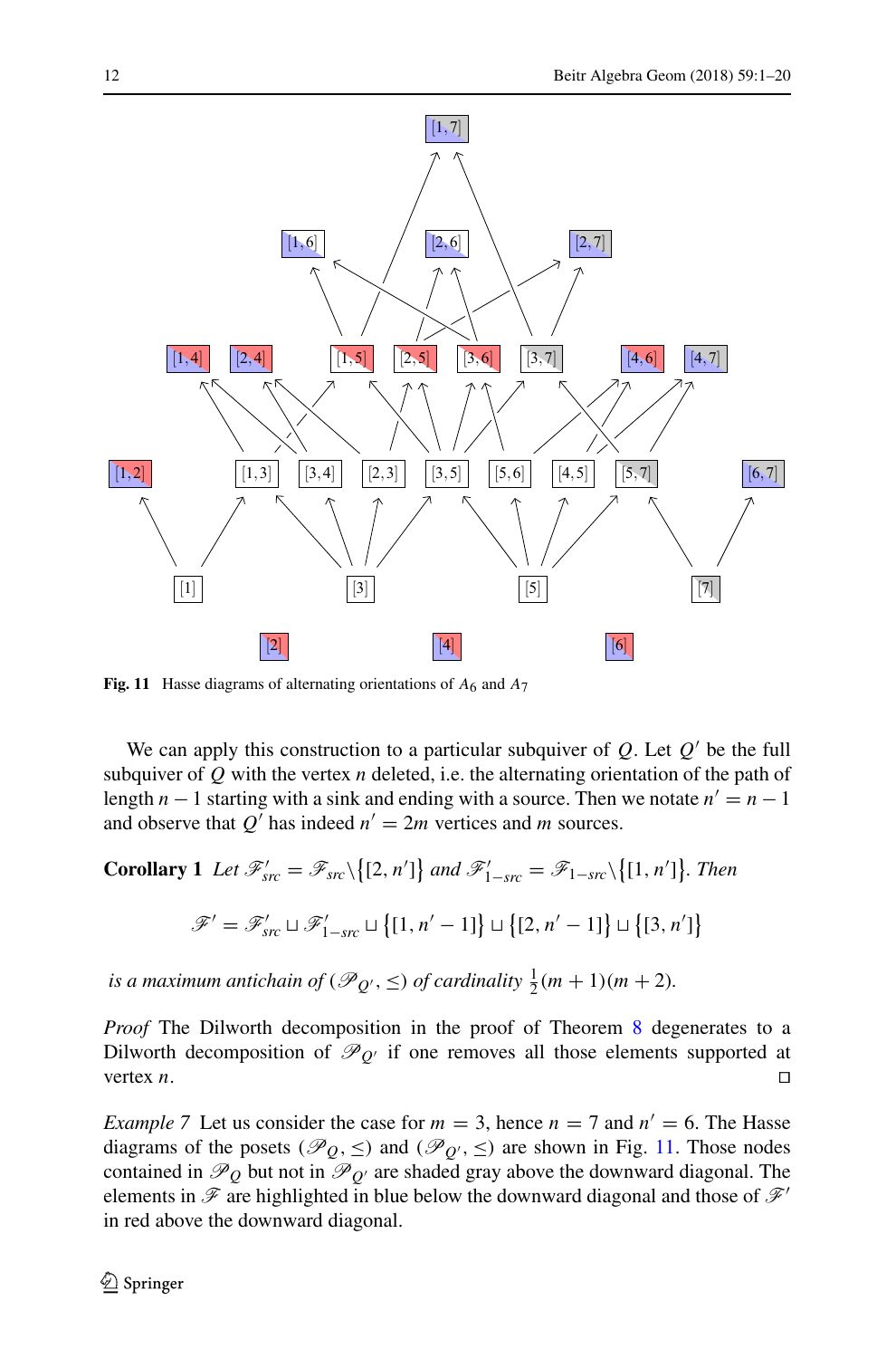*Remark 2* For the only case where the alternating orientation of this section coincides with the simple zigzag of Sect. [2.3,](#page-8-2) the maximum antichains of Theorems [7](#page-8-1) and [8](#page-9-3) are identical.

Other orientations of the diagram  $A_n$  than the ones discussed above are less symmetric and thus allow for higher combinatorial complexity. The constructions of Dilworth decompositions do not generalise to arbitrary orientations and computational experiments suggest that the combinatorics of those cases are much more intricate than what we have previously seen. Nevertheless, it should be feasible to obtain similar results with the same techniques as above for particular orientations of quivers of type  $D_n$ . In addition, it would be interesting to see for which orientation of the diagram *A<sup>n</sup>* the poset ( $\mathcal{P}, \leq$ ) has largest width, and whether this maximum is obtained by a simple zigzag with the unique source in the middle of the quiver.

#### **3 Sperner theorems for subrepresentation posets in type** *A*

#### **3.1 A Sperner theorem for subrepresentations posets in type** *A***<sup>2</sup>**

<span id="page-13-0"></span>Let *V* be a representation of a quiver  $Q = (Q_0, Q_1)$  over a field *k*. We denote by  $\mathscr{P}_V$  the set of all subrepresentations  $U \subseteq V$ . Assume that  $U_1, U_2 \in \mathscr{P}_V$ . We say that  $U_1 \leq U_2$  if and only if  $U_1$  is a subrepresentation of  $U_2$ . In this way,  $(\mathscr{P}_V, \leq)$  becomes a partially ordered set.

**Proposition 2** *If every simple representation of Q is* 1*-dimensional, then the dimension function*  $U \mapsto \dim_k(U)$  *defines a grading of the subrepresentation poset*  $(\mathscr{P}_V, \leq)$ .

*Proof* The only minimal element in  $\mathcal{P}_V$  is the zero representation which satisfies dim(0) = 0. Suppose that  $U_2$  ∈  $\mathcal{P}_V$  covers  $U_1$  ∈  $\mathcal{P}_V$ , i.e.  $U_1$  ≤  $U_2$  and there does not exist an element  $U_3 \in \mathcal{P}_V$  such that  $U_1 \lt U_3 \lt U_2$ . The third isomorphism theorem implies that the quotient representation  $U_2/U_1$  is nonzero and that there does not exist a representation  $0 \subsetneqq U \subsetneqq U_2/U_1$ . Thus  $U_2/U_1$  is simple and the assumption  $implies \dim_k(U_2) - \dim_k(U_1) = 1.$  □

Note that the condition of the previous proposition is satisfied if the quiver *Q* does not contain oriented cycles which we assume from now on. Additionally, we assume that  $k = \mathbb{F}_q$  is a finite field  $\mathbb{F}_q$  with q elements. For every natural number  $n \in \mathbb{N}$  we define the *Gaussian integer* as  $[n]_q = (q^n - 1)/(q - 1)$ . Note that  $[n]_q = 1 + q + q^2$ +···+*q n*−1 can be simplified to a polynomial in *q* which specializes to *n* when we plug in  $q = 1$ . Moreover,  $[n]_q$  is equal to the number of 1-dimensional vector subspaces of  $\mathbb{F}_q^n$ . The polynomial  $[n]_q! = [1]_q \cdot [2]_2 \cdot \cdots \cdot [n]_q$  is called *Gaussian factorial*. For a natural number  $0 \le d \le n$  the polynomial  $\binom{n}{d}$  $\binom{n}{d}_q = [n]_q! / ([d]_q! \cdot [n - d]_q!)$  is called *Gaussian binomial coefficient*. Note that  $\binom{n}{d}$  $\binom{n}{d}_q$  is equal to the number of *d*-dimensional vector subspaces of  $\mathbb{F}_q^n$ . Likewise the number of  $(d+1)$ -dimensional *k*-vector spaces *U* such that  $k^d \subseteq U \subseteq k^n$  is equal to  $[n-d]_q$ . Dually, the number of  $(n-1)$ -dimensional vector spaces *U* such that  $k^d \subseteq U \subseteq k^n$  is also equal to  $[n - d]_q$ .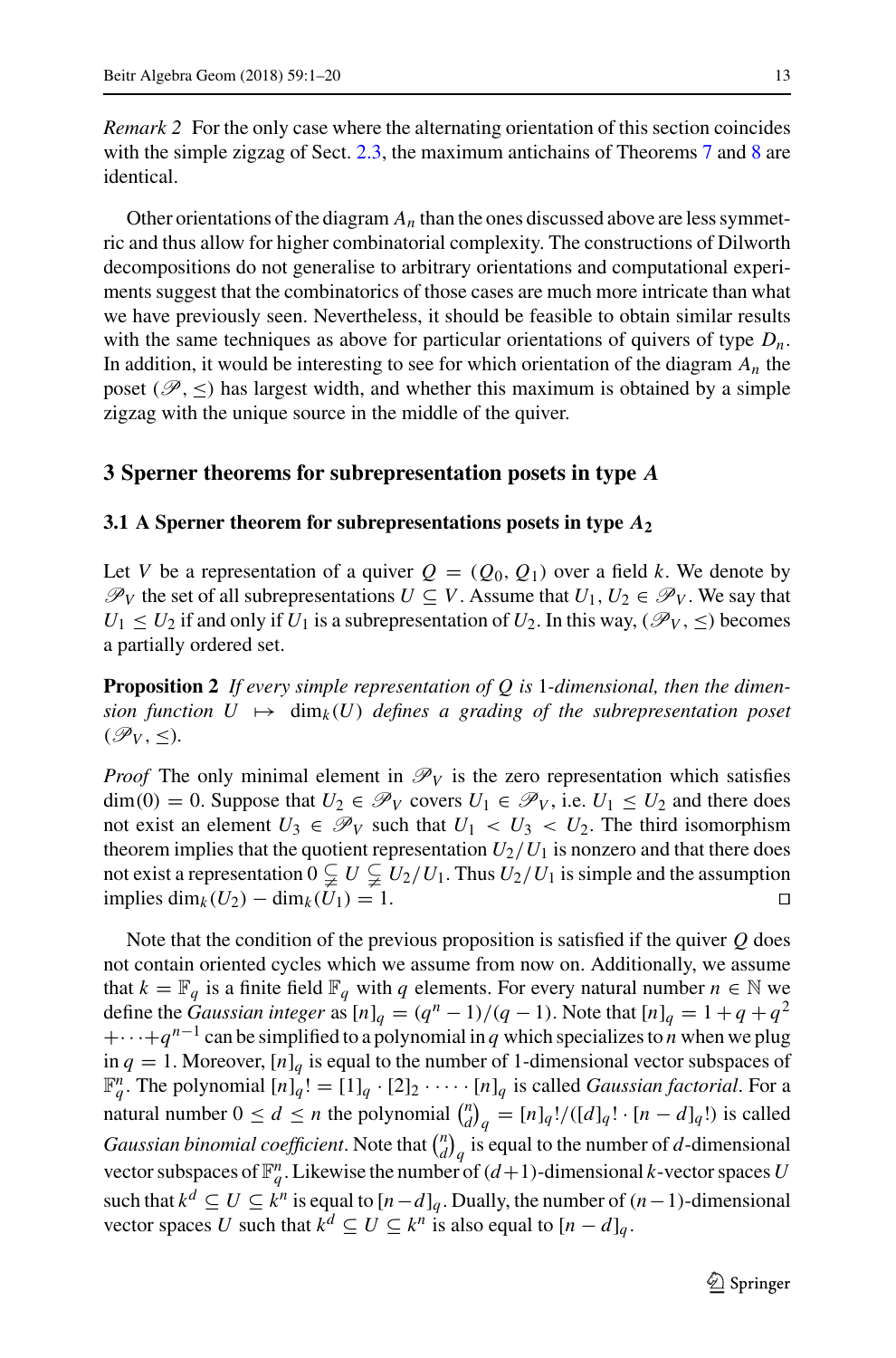**Theorem 9** *If*  $Q = (1 \rightarrow 2)$  *is the quiver of type*  $A_2$  *and*  $V = P_1^a$  *is a direct sum of copies of the indecomposable, projective representation P*1*, then the subrepresentation poset* ( $\mathcal{P}_V$ ,  $\leq$ ) *is Sperner.* 

*Proof* Note that the rank of the poset is equal to  $\dim_k(V) = 2a$ . For brevity we write  $\mathcal{P}_{i,V}$  instead of  $(\mathcal{P}_V)_i$  for  $0 \le i \le 2a$ . A subrepresentation  $X \subseteq V$  is given by two vector spaces  $0 \subseteq X_1 \subseteq X_2 \subseteq k^a$ . We apply Stanley's Theorem [2.](#page-1-0) For every integer *i* we define two maps

$$
U_i: \mathbb{Q}\mathscr{P}_{i,V} \to \mathscr{P}_{i+1,V},
$$
  
\n
$$
X \mapsto \sum_{\substack{Y \in \mathscr{P}_{i+1,V} \\ Y \ge X}} Y,
$$
  
\n
$$
D_i: \mathbb{Q}\mathscr{P}_{i,V} \to \mathscr{P}_{i-1,V},
$$
  
\n
$$
X \mapsto \sum_{\substack{Z \in \mathscr{P}_{i-1,V} \\ Z \le X}} Z.
$$

for every  $X \in \mathcal{P}_{i,V}$  and extend linearly. By construction  $D_i$  is adjoint to  $U_{i-1}$  for every *i*. We can generalize Stanley's commutation relation for the up and down operators from type  $A_1$  to type  $A_2$ . More precisely, we claim

$$
(D_{i+1} \circ U_i - U_{i-1} \circ D_i)(X) = ( [a - d_2]_q - [d_1]_q )X \tag{2}
$$

<span id="page-14-0"></span>for every  $X \in \mathcal{P}_{i,V}$  with dimension vector  $(d_1, d_2)$ .

For a proof of the claim, let  $X \in \mathcal{P}_{i,V}$ . We compute the coefficients of the expansion of  $(D_{i+1} \circ U_i - U_{i-1} \circ D_i)(X)$  in the standard basis  $\mathcal{P}_{i,V}$  of  $\mathbb{Q} \mathcal{P}_{i,V}$ . We distinguish the following cases. First, suppose that  $X' \in \mathcal{P}_{i,V}$  is a representation such that  $X'_1 \subseteq X_1$ and  $X_2 \subseteq X'_2$  are both subspaces of codimension 1. In this case,  $(X_1 \subseteq X'_2)$  and  $(X'_1 \subseteq X_2)$  are both subrepresentations of *V* so that the coefficient corresponding to *X*<sup> $\prime$ </sup> in the expansion of  $(D_{i+1} \circ U_i - U_{i-1} \circ D_i)(X)$  is equal to  $1 - 1 = 0$ . Second, suppose that  $X' \in \mathcal{P}_{i,V}$  is a representation such that  $X_1 \subseteq X'_1$  and  $X'_2 \subseteq X_2$  are both subspaces of codimension 1. With the same arguments as before the coefficient corresponding to *X'* in the expansion of  $(D_{i+1} \circ U_i - U_{i-1} \circ D_i)(X)$  is equal to  $1 - 1 = 0$ . Third, suppose that  $X' \in \mathcal{P}_{i,V}$  is a representation such that  $X'_1 = X_1$  and  $X'_2 \neq X_2$ . Then the coefficients corresponding to *X'* in the expansions of  $(D_{i+1} \circ U_i)(X)$  and  $(U<sub>i-1</sub> ∘ D<sub>i</sub>)(X)$  are zero unless dim<sub>*k*</sub> (*X*<sub>2</sub> ∩ *X*<sup>'</sup><sub>2</sub>) = *d*<sub>2</sub> − 1 which is equivalent to  $\dim_k(X_2 + X_2') = d_2 + 1$ . In this case, the coefficient corresponding to X' in the expansion of  $(D_{i+1} \circ U_i - U_{i-1} \circ D_i)(X)$  is equal to  $1 - 1 = 0$ . The fourth case where  $X' \in \mathcal{P}_{i,V}$  is a representation such that  $X'_2 = X_2$  and  $X'_1 \neq X_1$  is treated similarly. Fifth, suppose that  $X' = X$ . The coefficient corresponding to  $X'$  in the expansion of  $(D_{i+1} \circ U_i)(X)$  is equal to the number of  $(d_1 + 1)$ -dimensional vector spaces *Y*<sub>1</sub> such that  $X_1 \subseteq Y_1 \subseteq X_2$  plus the number of  $(d_2 + 1)$ -dimensional vector spaces *Y*<sub>2</sub> such that  $X_2 \subseteq Y_2 \subseteq k^a$ , namely  $[d_2 - d_1]_q + [a - d_2]_q$ . Moreover, the coefficient corresponding to *X'* in the expansion of  $(\hat{U}_{i-1} \circ D_i)(\hat{X})$  is equal to the number of  $(d_1 - 1)$ -dimensional vector spaces  $Z_1$  such that  $0 \subseteq Z_1 \subset X_1$  plus the number of  $(d_2 - 1)$ -dimensional vector spaces  $Z_2$  such that  $X_1 \subseteq Z_2 \subseteq X_2$ , namely  $[d_1]_q + [d_2 - d_1]_q$ . The difference of the two terms is equal to the term  $[a - d_2]_q$  –  $[d_1]_q$  from Eq. [\(2\)](#page-13-0). For all other cases *X'*, the coefficient correspond-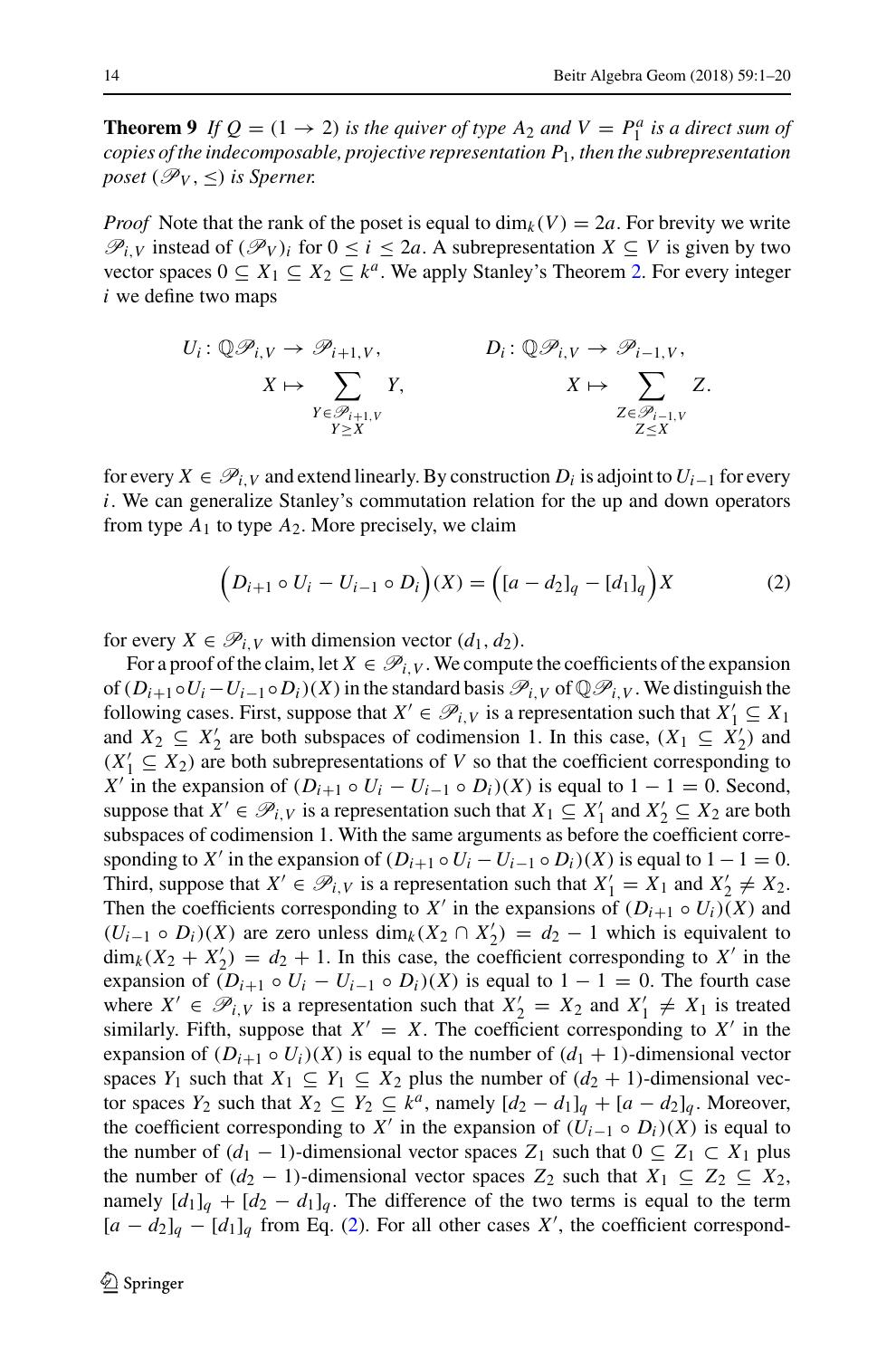

**Fig. 12** Subrepresentation poset in type  $A_2$ 

ing to  $X' \in \mathcal{P}_{i,V}$  in the expansion of  $(D_{i+1} \circ U_i - U_{i-1} \circ D_i)(X)$  is equal to  $\theta$ .

Next, we claim that if  $0 \le i < a$ , then  $U_i$  is injective. Dually, if  $a < i \le 2a$ , then  $D_i$  is injective. We prove the first statement only, the second statement can be proved using the same arguments. The assumption  $i < a$  implies  $0 < a - i = a - d_2 - d_1$ for every  $X \in \mathcal{P}_{i,V}$ . It follows that  $a - d_2 > d_1$  and  $[a - d_2]_q > [d_1]_q$  for every  $X \in \mathcal{P}_{i,V}$ . By Eq. [\(2\)](#page-13-0) the matrix of the linear map  $D_{i+1} \circ U_i - U_{i-1} \circ D_i$  (with respect to the standard basis) is a diagonal matrix with positive diagonal entries. Especially, it is positive definite. Moreover, the adjointness of *Ui*−<sup>1</sup> and *D<sup>i</sup>* implies that the matrix corresponding to the composition  $U_{i-1} \circ D_i$  (with respect to the standard basis) is positive semi-definite. The sum of the two matrices must be positive definite as well. Especially,  $D_{i+1} \circ U_i$  must be invertible so that  $U_i$  is injective. □

*Example 8* Figure [12](#page-14-0) shows the poset of subrepresentations of the 4-dimensional representation  $P_1^2$  over the finite field with 5 elements. The subrepresentations of dimension 2 form a maximum antichain of cardinality 7.

*Remark 3* Let  $Q = (1 \rightarrow 2 \rightarrow \cdots \rightarrow n)$  for some  $n \ge 1$ , and let  $V = P_1^a$  for some  $a \geq 0$ . We believe that the poset ( $\mathcal{P}_V$ ,  $\leq$ ) is Sperner in general. In addition to the case in Theorem [9,](#page-12-0) we were able to verify all choices for  $n, a$  and  $q$  with  $(n, a, q) \in \{3\} \times \{1, 2, 3\} \times \{2, 3\}$  by computer calculations. Unfortunately, the above method of proof does not work when  $n \geq 3$  for the following reason. Suppose that  $X \subseteq$ *V* is a subrepresentation with dimension vector  $(d_1, d_2, \ldots, d_n)$ . Then the coefficient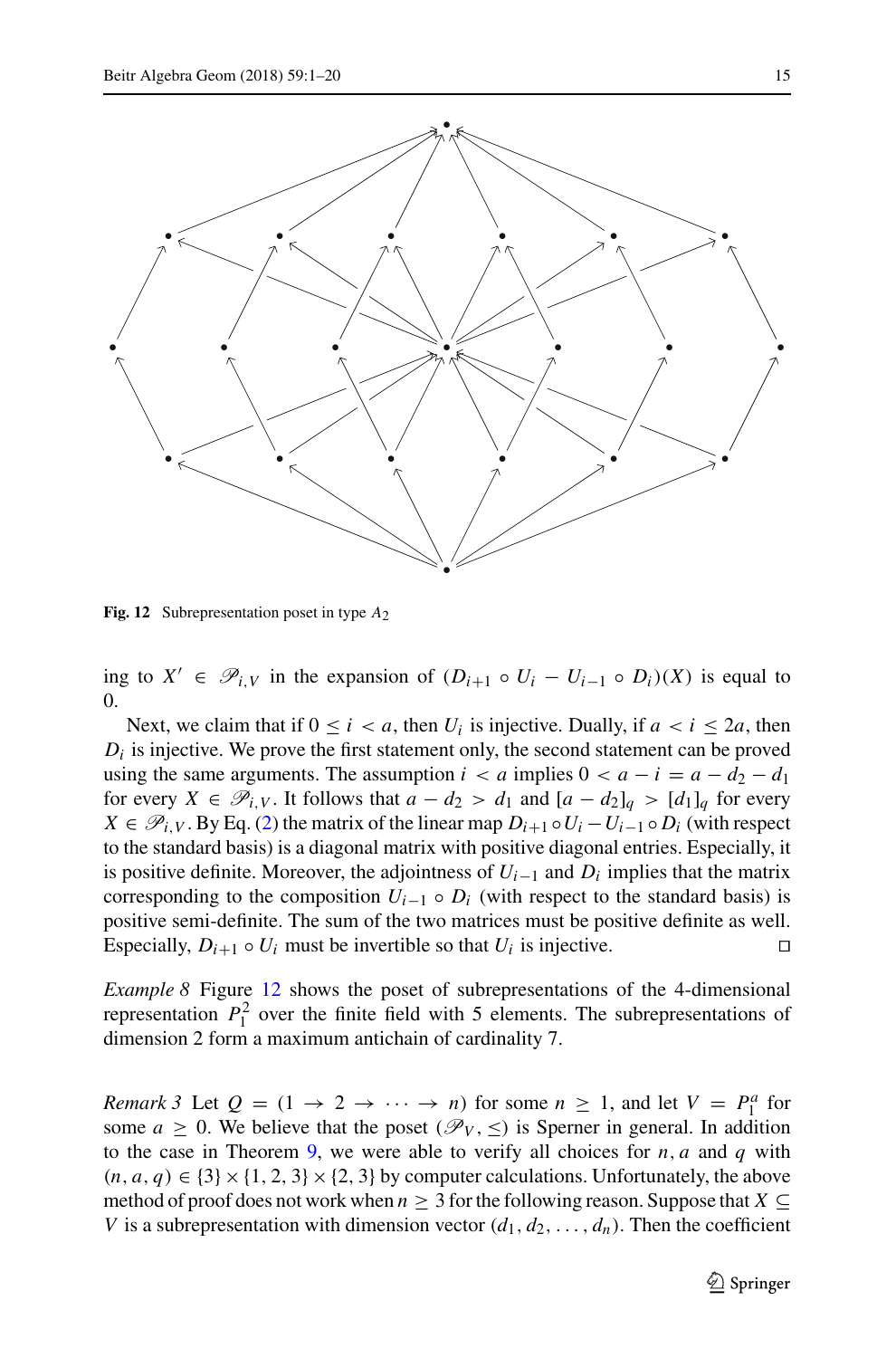<span id="page-16-1"></span>corresponding to *X* in  $(D_{i+1} \circ U_i)(X)$  is equal to  $\sum_{r=1}^{n} [d_{r+1} - d_r]_q$  whereas the coefficient corresponding to *X* in  $(U_{i-1} \circ D_i)(X)$  is equal to  $\sum_{r=0}^{n-1} [d_{r+1} - d_r]_q$ . Here we interpret  $d_{n+1} = a$  and  $d_0 = 0$ . The difference of the two sums is equal to  $[a - d_n]_q - [d_1]_q$ . This term is not positive for all *X* with dim<sub>*k*</sub>(*X*)  $\leq \frac{1}{2}$  dim<sub>*k*</sub>(*V*), which would enable us to draw similar conclusions as in the proof of Theorem [9.](#page-12-0)

#### **3.2 A Sperner result for subrepresentation posets over pointed sets**

In this section we will study quiver representations with values in the category of pointed sets.

As the authors' background and main interest lies in the study of cluster algebras [Fomin and Zelevinsky](#page-18-13) [\(2002\)](#page-18-13), [Fomin and Zelevinsky](#page-18-14) [\(2003](#page-18-14)), [Berenstein et al.](#page-18-15) [\(2005\)](#page-18-15) and [Fomin and Zelevinsky](#page-18-16) [\(2007](#page-18-16)), let us shortly describe the connection between these algebras and [pointed sets. Caldero–Chapoton's prominent cluster character](#page-18-17) Caldero and Chapoton [\(2006](#page-18-17)) relates quiver representations on the one side with cluster algebras on the other. It assigns to a representation *V* of a Dynkin quiver *Q* with *n* vertices a Laurent polynomial  $X_V \in \mathbb{Z}[x_1^{\pm 1}, x_2^{\pm 1}, \dots, x_n^{\pm 1}]$ . We may think of it as the multivariate generating function of the Euler characteristics  $\chi(\text{Gr}_d(V))$  of the Grassmannian varieties of subrepresentations  $U \subseteq V$  for various dimension vectors dim( $U$ ) = d. The Euler characteristics are usually computed by counting subrepresentations over  $\mathbb{F}_q$  and then specializing  $q = 1$ . Under this specialisation, the counting problem to determine the Euler characteristic of a given representation often becomes a counting problem over the category of pointed sets. So it might be interesting to study the subrepresentation poset of a representation over the category of pointed sets. In light of this connection between cluster algebras, quiver respresentations and pointed sets, studying the latter objects might lead to new insights for and a better understanding of the intricate combinatorics in cluster algebras.

A *pointed set*  $(A, 0_A)$  is a set *A* together with a distinguished element  $0_A \in A$ . The set is also known as a *based set* with *basepoint* 0*A*. A *pointed subset* of a pointed set  $(A, 0_A)$  is a subset  $B \subseteq A$  that contains  $0_A$  as its basepoint. Let  $(A, 0_A)$  and  $(B, 0_B)$  be two pointed sets. A morphism between  $(A, 0_A)$  and  $(B, 0_B)$  is a map  $f : A \rightarrow B$  with  $f(0_A) = 0_B$  such that the restriction  $f|_{A \setminus f^{-1}(O_B)}$ :  $A \setminus f^{-1}(O_B) \to B$  is injective. The pointed sets together with the morphisms form the *category of pointed sets*. Some authors also use the term *vector spaces over the field with one element*. Especially, we say that the morphism  $f: (A, 0_A) \rightarrow (B, 0_B)$  is an *isomorphism* if there exist a morphism  $g : (B, 0_B) \to (A, 0_A)$  such that  $g \circ f = id_A$  and  $f \circ g = id_B$ . Note that in this case *f* and *g* are bijections and we say that  $(A, 0_A)$  and  $(B, 0_B)$  are *isomorphic* and we write  $(A, 0_A) \cong (B, 0_B)$ . The *direct sum*  $(A, 0_A) \oplus (B, 0_B)$  of two pointed sets is the set

$$
C = (A \setminus \{0_A\}) \sqcup (B \setminus \{0_B\}) \sqcup \{0_C\}
$$

<span id="page-16-0"></span>with basepoint  $0_C$ . We have canonical inclusions  $\iota_A : A \to C$  and  $\iota_B : B \to C$  and canonical projections  $\pi_A : C \to A$  and  $\pi_B : C \to B$  such that  $\pi_A \circ \iota_A = id_A$  and  $\pi_B \circ \iota_B = \text{id}_B$ . Moreover, we define the *dimension* dim $(A, 0_A) = |A|$  of a pointed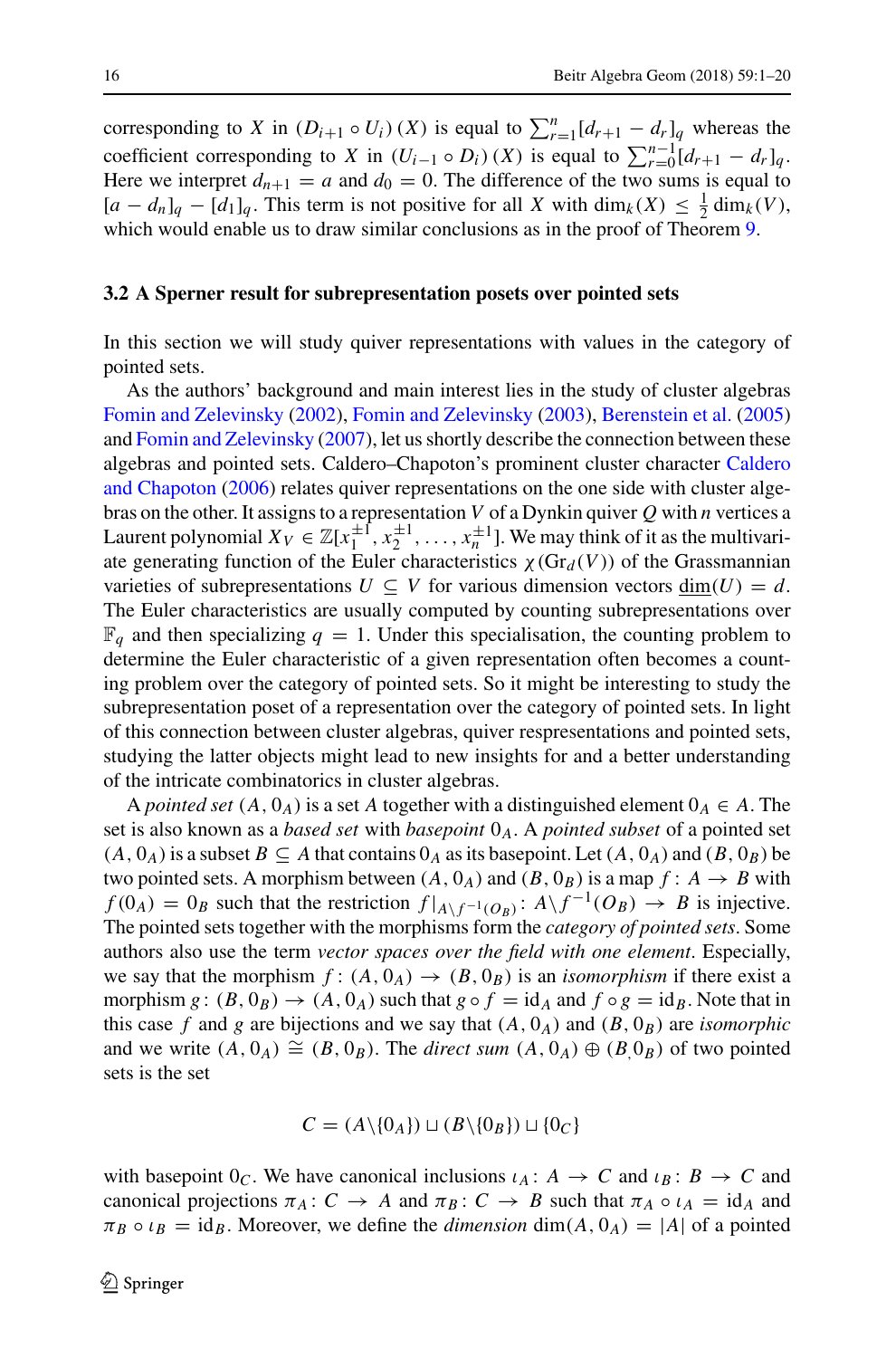**Fig. 13** A star shaped quiver of type  $E_6$ 



set to be the cardinality of the underlying set. Up to isomorphism there is exactly one pointed set of dimension 0 which we sometimes abbreviate as 0.

Let  $Q = (Q_0, Q_1)$  be a quiver. A representation of Q with values in the category of pointed sets is a collection  $X = ((X_i, 0_{X_i})_{i \in Q_0}, (X_\alpha)_{\alpha \in Q_1})$  consisting of a pointed set  $(X_i, 0_{X_i})$  for every vertex  $i \in Q_0$  and a morphism of pointed sets  $X_{\alpha}$ :  $(X_i, 0_{X_i}) \rightarrow (X_j, 0_{X_j})$  for every arrow  $\alpha$ :  $i \rightarrow j$  in  $Q_1$ . [Szczesny](#page-18-18) [\(2012\)](#page-18-18) studies such representations. Let us recall some basic constructions.

First, there is the zero representation with  $X_i = 0$  for all vertices  $i \in Q_0$ . A *subrepresentation U* of *X* is representation of *Q* such that  $(U_i, 0_{U_i}) \subseteq (X_i, 0_{X_i})$ is a pointed subset for every vertex  $i \in Q_i$  and  $U_\alpha(u) = V_\alpha(u)$  for every arrow  $\alpha : i \to j$  in  $Q_1$  and every element  $u \in U_i$ . Especially we have  $U_{\alpha}(U_i) \subseteq U_j$  for every arrow α. A representation is called *simple* if it does not admit a nonzero proper subrepresentation. Suppose that *X*, *Y* are two representations of the same quiver *Q* with values in the category of pointed sets. A *morphism*  $\phi: X \to Y$  is a collection of morphisms of pointed sets  $\phi_i$ :  $(X_i, 0_{X_i}) \to (Y_i, 0_{Y_i})$  for all vertices  $i \in Q_0$  such that  $X_\alpha \circ \phi_i = \phi_j \circ Y_\alpha$  for all arrows  $\alpha : i \to j$  in  $Q_1$ . It is called an *isomorphism* if every  $X_{\alpha}$  is an isomorphism in the category of pointed sets. In this case we say that *X* and *Y* are *isomorphic* and we write  $X \cong Y$ .

<span id="page-17-0"></span>The *direct sum*  $X \oplus Y$  is the representation with  $(X \oplus Y)_i = (X_i, 0_{X_i}) \oplus (Y_i, 0_{Y_i})$ for all vertices  $i \in Q_0$  and  $(X \oplus Y)_{\alpha}(x) = X_{\alpha}(x)$  and  $(X \oplus Y)_{\alpha}(y) = Y_{\alpha}(y)$  for all elements  $x \in X_i \setminus \{0_{X_i}\}, y \in Y_i \setminus \{0_{Y_i}\}$  and all arrows  $\alpha : i \to j$  in  $Q_1$ . A representation is called *decomposable* if it is isomorphic to a direct sum  $X \oplus Y$  with  $X, Y \neq 0$ . It is called *indecomposable* otherwise. [Szczesny](#page-18-18) [\(2012\)](#page-18-18), Theorem 5 describes indecomposable representations with values in the category of pointed sets for quivers whose underlying undirected diagram is a tree. In this case, the isomorphism classes of indecomposable representations correspond to connected subquivers *Q* ′ of *Q*. The indecomposable representation *X'* corresponding to  $Q'$  satisfies dim( $X_i$ ,  $0_{X_i}$ ) = 1 if  $i \in Q'$  and dim $(X_i, 0_{X_i}) = 0$  otherwise.

Let  $X$  be a representation of  $Q$  with values in the category of pointed sets. We denote by  $\mathscr{P}_X$  the finite set of all subrepresentations *U* of *X*. As before, we define a partial order on the set  $\mathcal{P}_X$  by putting  $U_1 \leq U_2$  if and only if  $U_1$  is a subrepresentation of  $U_2$ . As in Sect. [3.1](#page-12-1) the poset is graded when we define a degree map dim:  $\mathscr{P}_X \to \mathbb{N}$ by  $\dim(X) = \sum_{i \in Q_0} \dim(X_i)$ . The following proposition is immediate:

**Proposition 3** *Let X and Y be two representations of Q. Then the poset* ( $\mathscr{P}_{X \oplus Y}$ ,  $\leq$ ) *is isomorphic to the direct product* ( $\mathscr{P}_X$ ,  $\leq$ )  $\times$  ( $\mathscr{P}_Y$ ,  $\leq$ ).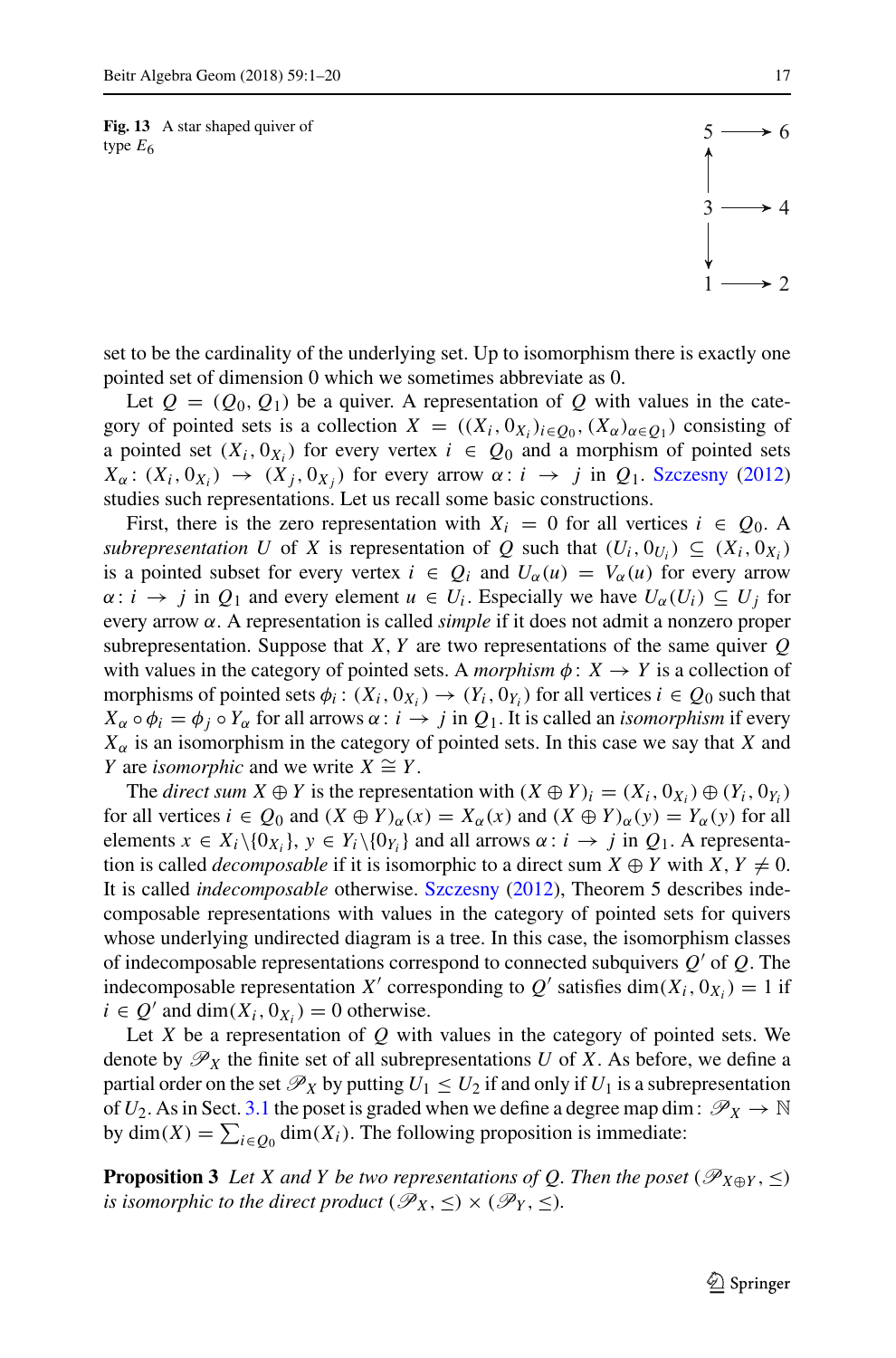

<span id="page-18-17"></span><span id="page-18-15"></span><span id="page-18-14"></span><span id="page-18-13"></span><span id="page-18-7"></span><span id="page-18-6"></span><span id="page-18-5"></span><span id="page-18-3"></span><span id="page-18-2"></span>**Fig. 14** The Hasse diagram of a subrepresentations poset over pointed sets

<span id="page-18-16"></span><span id="page-18-9"></span><span id="page-18-8"></span>**Proposition 4** *Let*  $r \geq 1$  *and*  $\ell_1, \ell_2, \ldots, \ell_r \geq 1$  *be integers. We consider the quiver Q with underlying undirected star-shaped graph as in Sect.* [1.2](#page-3-0)*, with a unique source c and r rays*

 $c \rightarrow v_{1,i} \rightarrow v_{2,i} \rightarrow \cdots \rightarrow v_{i,\ell_i}$ 

<span id="page-18-12"></span><span id="page-18-11"></span><span id="page-18-10"></span><span id="page-18-4"></span>*for*  $1 \leq i \leq r$ . Let X be an indecomposable representation of Q with values in the *category of pointed sets. Then* ( $\mathscr{P}_X$ ,  $\leq$ ) *is Sperner.* 

<span id="page-18-18"></span><span id="page-18-1"></span><span id="page-18-0"></span>*Proof* Without loss of generality we may assume supp $(X) = Q_0$ . The case  $r = 1$ is easy so let us assume  $r \geq 2$ . A maximum antichain cannot contain the representation *X* itself. Now notice that  $(\mathscr{P}_X \setminus \{X\}, \leq)$  is isomorphic to the chain product  $Ch(\ell_1, \ell_2, \ldots, \ell_r)$  from Example [1.](#page-3-1) The desired result follows. □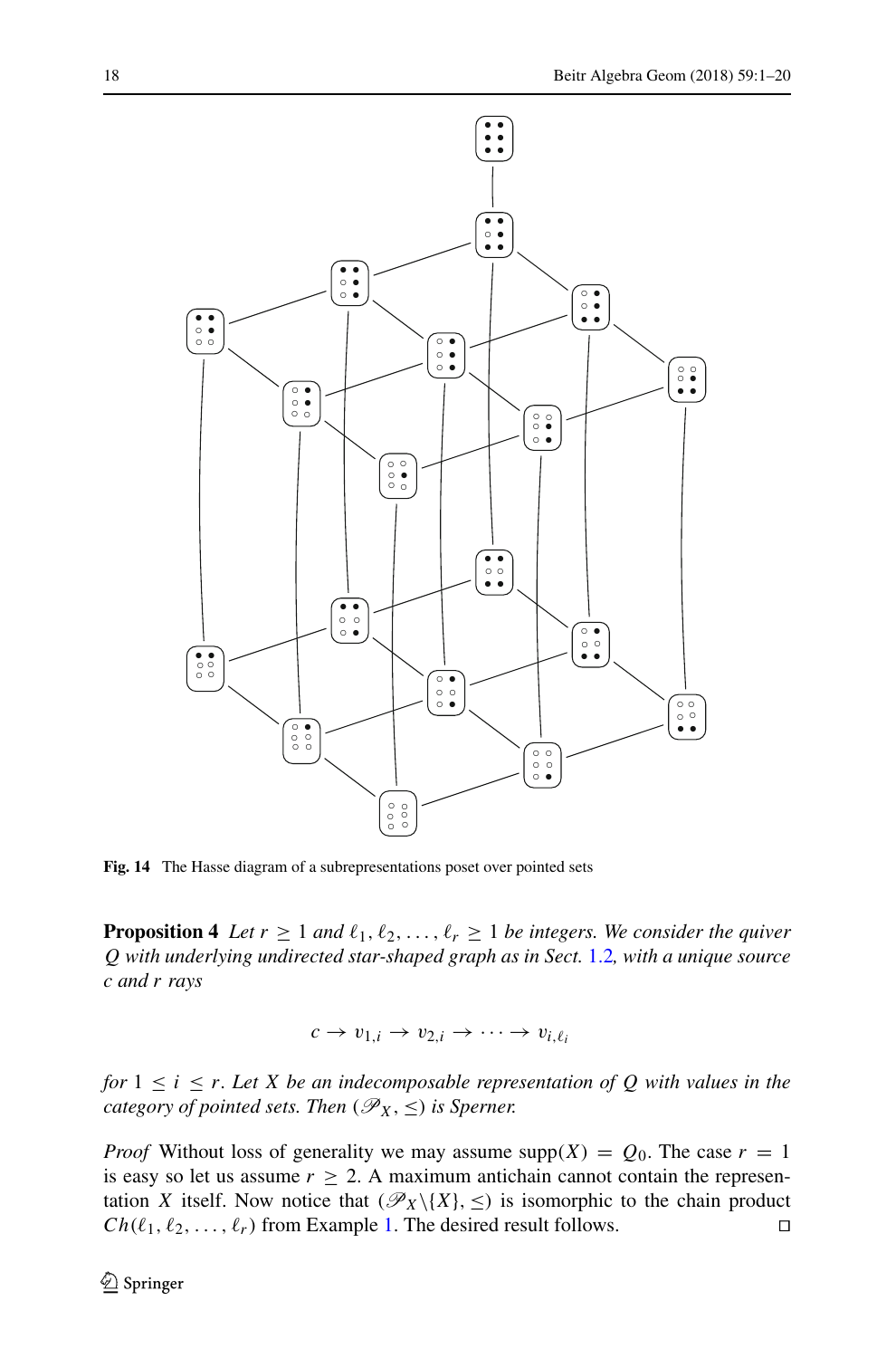<span id="page-19-0"></span>A similar statement is true for the star-shaped quiver whose vertices are oriented towards the inner vertex.

*Example 9* Let us illustrate the Proposition [4](#page-16-0) for  $r = 3$  and  $(l_1, l_2, l_3) = (2, 1, 2)$ . In this case  $Q$  is the Dynkin quiver of type  $E_6$  in Fig. [13.](#page-16-1) According to Szcesny's theorem every indecomposable representation *X* satisfies  $\dim(X_i, 0_{x_i}) \in \{0, 1\}$  for all  $i \in Q_0$ . We denote the 0-dimensional pointed set by  $\circ$  and the 1-dimensional pointed set by  $\bullet$ . Now let *X* be the indecomposable representation with  $X_i = \bullet$  for all  $i \in Q_0$  and  $X_\alpha = id_\bullet$  for all  $\alpha \in Q_1$ . A subrepresentation  $Y \subseteq X$  satisfies *Y*<sub>*i*</sub> ∈ { $\circ$ ,  $\bullet$ } for all *i* ∈ *Q*<sub>0</sub>, and a map *Y*<sub>α</sub> : *Y*<sub>*i*</sub> → *Y*<sub>*j*</sub> is necessarily the identity map if  $Y_i = Y_j = \bullet$ . The Hasse diagram of the poset ( $\mathcal{P}_X$ ,  $\leq$ ) is shown in Fig. [14.](#page-17-0) Note that the subrepresentations of dimension 3 form a maximum antichain of size 5.

**Open Access** This article is distributed under the terms of the Creative Commons Attribution 4.0 International License [\(http://creativecommons.org/licenses/by/4.0/\)](http://creativecommons.org/licenses/by/4.0/), which permits unrestricted use, distribution, and reproduction in any medium, provided you give appropriate credit to the original author(s) and the source, provide a link to the Creative Commons license, and indicate if changes were made.

#### **References**

- Aigner, M.: Symmetrische Zerlegungen von Kettenprodukten. Monatshefte Mathematik **79**(3), 177–189 (1975)
- Alekseev, V.B.: Use of symmetry in finding the width a partially ordered set. Problemy Kibernetiki **28**, 5–24 (1988)
- Berenstein, A., Fomin, S., Zelevinsky, A.: Cluster algebras. III. Upper bounds and double Bruhat cells. Duke Math. J. **126**(1), 1–52 (2005)
- de Bruijn, N.G., van Ebbenhorst Tengbergen, C.A., Kruyswijk, D.: On the set of divisors of a number. Nieuw Archief voor Wiskunde **23**(2), 191–193 (1951)
- Caldero, P., Chapoton, F.: Cluster algebras as Hall algebras of quiver representations. Commentarii Mathematici Helvetici **81**(3), 595–616 (2006)
- Dilworth, R.: A decomposition theorem for partially ordered sets. Ann. Math. **51**(1), 161–166 (1950)
- Engel, K.: Sperner Theory. Cambridge University, Cambridge (1997)
- Fomin, S., Zelevinsky, A.: Cluster algebras. I. Foundations. J. Am. Math. Soc. **15**(2), 497–529 (2002)
- Fomin, S., Zelevinsky, A.: Cluster algebras. II. Finite type classification. Invent. Math. **154**(1), 63–121 (2003)
- Fomin, S., Zelevinsky, A.: Cluster algebras. IV. Coefficients. Compos. Math. **143**(1), 112–164 (2007)
- Gabriel, P.: Unzerlegbare Darstellungen I. Manuscripta Mathematica **6**, 71–103 (1972)
- Gottwald, A.: Cofinite submodule closed categories and the Weyl group. Preprint [arXiv:1705.04280](http://arxiv.org/abs/1705.04280) (2017)
- Griggs, J.R.: Symmetric chain orders, Sperner theorems, and loop matchings. PhD thesis, Massachusetts Institute of Technology (1977)
- Mühle, H.: Symmetric chain decompositions and the strong Sperner property for noncrossing partition lattices. Preprint [arXiv:1509.06942](http://arxiv.org/abs/1509.06942) (2015)
- Oppermann, S., Reiten, I., Thomas, H.: Quotient closed subcategories of quiver representations. Compos. Math. **151**, 568–602 (2015)
- Ringel, C.M.: The (n-1)-antichains in a root poset of width n. Preprint [arXiv:1306.1593](http://arxiv.org/abs/1306.1593) (2013)
- Ringel, C.M., Schmidmeier, M.: The Auslander–Reiten translation in submodule categories. Trans. Am. Math. Soc. **360**, 691–716 (2008)
- Szczesny, M.: Representations of Quivers over  $\mathbb{F}_1$  and Hall algebras. Int. Math. Res. Notices **2012**(10), 2377–2404 (2012)
- Sperner, E.: Ein Satz über Untermengen einer endlichen Menge. Mathematische Zeitschrift **27**(1), 544–548 (1928)
- Stanley, R.: Some applications of algebra to combinatorics. Discrete Appl. Math. **34**, 241–277 (1991)